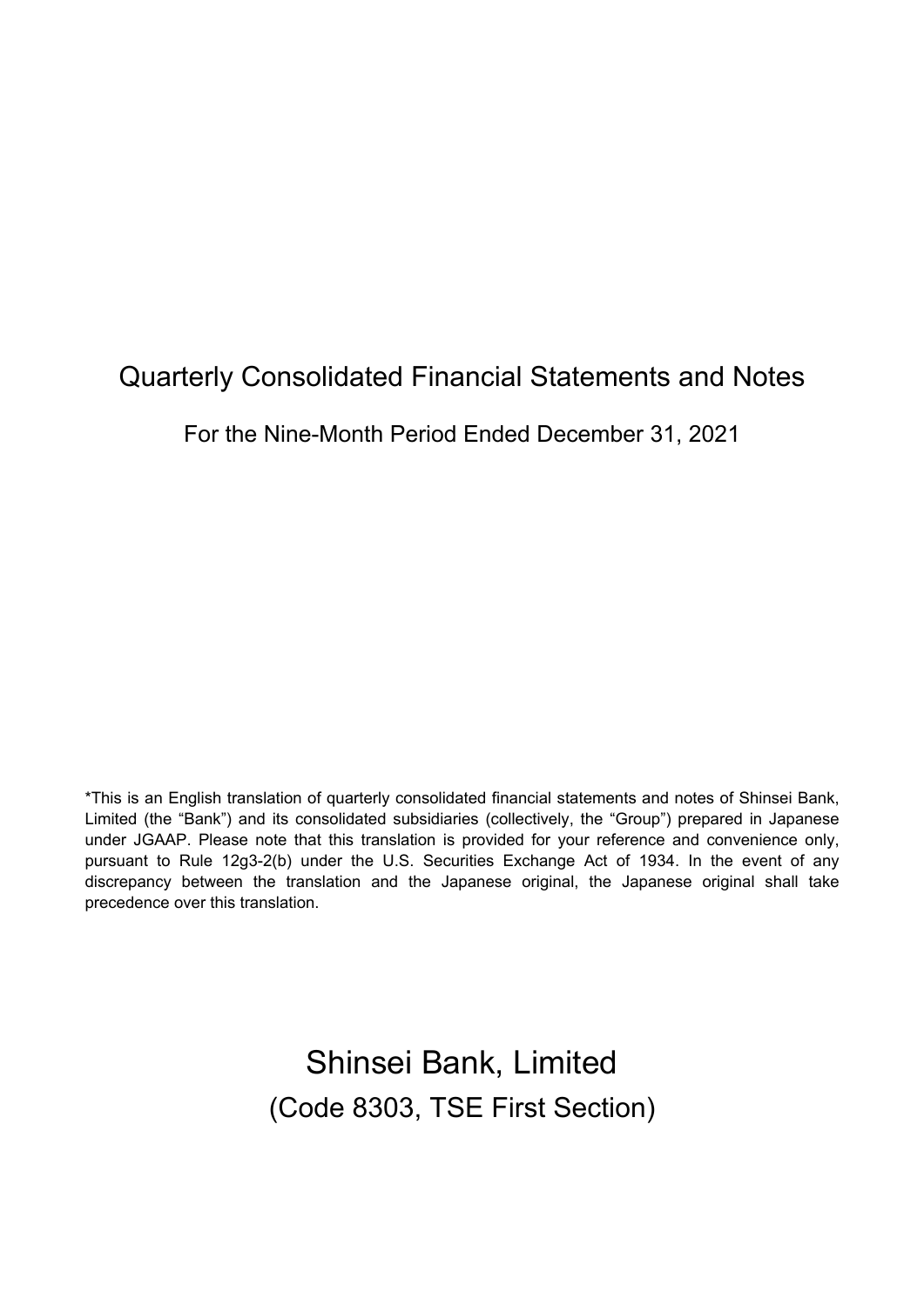## **Quarterly Consolidated Balance Sheets**

Shinsei Bank, Limited, and Consolidated Subsidiaries As of March 31, 2021 and December 31, 2021

|                                                            |                     | (Millions of yen)         |
|------------------------------------------------------------|---------------------|---------------------------|
|                                                            | March 31, 2021      | December 31, 2021         |
| <b>ASSETS</b>                                              |                     |                           |
| Cash and due from banks                                    | ¥ 1,919,075         | ¥ 1,782,590               |
| Other monetary claims purchased                            | 46,187              | 35,106                    |
| Trading assets                                             | 170,376             | 158,628                   |
| Monetary assets held in trust                              | 393,949             | 367,635                   |
| <b>Securities</b>                                          | 929,717             |                           |
| Loans and bills discounted                                 | 1                   | 909,815<br>1<br>5,211,872 |
| Foreign exchanges                                          | 5,233,605<br>83,730 | 56,944                    |
| Lease receivables and leased investment assets             | 192,147             | 188,020                   |
| Other assets                                               | 1,2<br>1,154,474    | 1,216,654<br>1,2          |
| Premises and equipment                                     | 63,878              | 61,953                    |
| Intangible assets                                          | 3,4<br>68,685       | 62,457<br>3,4             |
| Assets for retirement benefits                             | 19,482              | 20,137                    |
| Deferred tax assets                                        | 9,985               | 10,426                    |
| Customers' liabilities for acceptances and guarantees      | 567,777             | 579,809                   |
| Reserve for credit losses                                  | (112, 897)          | (105, 841)                |
| [Total assets]                                             | ¥10,740,174         | ¥10,556,210               |
| <b>LIABILITIES AND EQUITY</b>                              |                     |                           |
| Liabilities:                                               |                     |                           |
| Deposits                                                   | ¥ $6,056,191$       | ¥ 5,886,933               |
| Negotiable certificates of deposit                         | 515,140             | 513,250                   |
| Call money and bills sold                                  | 30,000              | 35,126                    |
| Payables under repurchase agreements                       | 47,712              | 61,797                    |
| Payables under securities lending transactions             | 395,449             | 403,514                   |
| <b>Trading liabilities</b>                                 | 148,393             | 135,833                   |
| Borrowed money                                             | 1,026,679           | 975,849                   |
| Foreign exchanges                                          | 889                 | 1,670                     |
| Short-term corporate bonds                                 | 218,800             | 199,300                   |
| Corporate bonds                                            | 367,534             | 366,168                   |
| <b>Other liabilities</b>                                   | 374,978             | 399,278                   |
| Accrued employees' bonuses                                 | 8,504               | 7,439                     |
| Accrued directors' bonuses                                 | 41                  | 30                        |
| Liabilities for retirement benefits                        | 8,084               | 8,122                     |
| Reserve for directors' retirement benefits                 | 19                  | 22                        |
| Reserve for reimbursement of deposits                      | 391                 | 411                       |
| Reserve for reimbursement of debentures                    | 3,355               | 2,902                     |
| Reserve for losses on interest repayments                  | 39,096              | 32,443                    |
| Deferred tax liabilities                                   | 393                 | 248                       |
|                                                            | 567,777             | 579,809                   |
| Acceptances and guarantees<br>[Total liabilities]          | 9,809,431           | 9,610,154                 |
| Equity:                                                    |                     |                           |
| Shareholders' equity:                                      |                     |                           |
| Common stock                                               | 512,204             | 512,204                   |
| Capital surplus                                            | 72,961              | 72,961                    |
| Retained earnings                                          | 431,623             | 466,662                   |
| Treasury stock, at cost                                    | (81, 464)           | (91, 338)                 |
| [Total shareholders' equity]                               | 935,324             | 960,489                   |
| Accumulated other comprehensive income:                    |                     |                           |
| Unrealized gain (loss) on available-for-sale securities    | (593)               | (10,606)                  |
| Deferred gain (loss) on derivatives under hedge accounting | (16, 799)           | (13,990)                  |
| Foreign currency translation adjustments                   | (1, 133)            | 1,422                     |
| Defined retirement benefit plans                           | 5,495               | 5,043                     |
| [Total accumulated other comprehensive income]             | (13, 031)           | (18, 131)                 |
| Stock acquisition rights                                   | 149                 | 101                       |
| Noncontrolling interests                                   | 8,300               | 3,595                     |
| [Total equity]                                             | 930,742             | 946,055                   |
| [Total liabilities and equity]                             | ¥10,740,174         | ¥10,556,210               |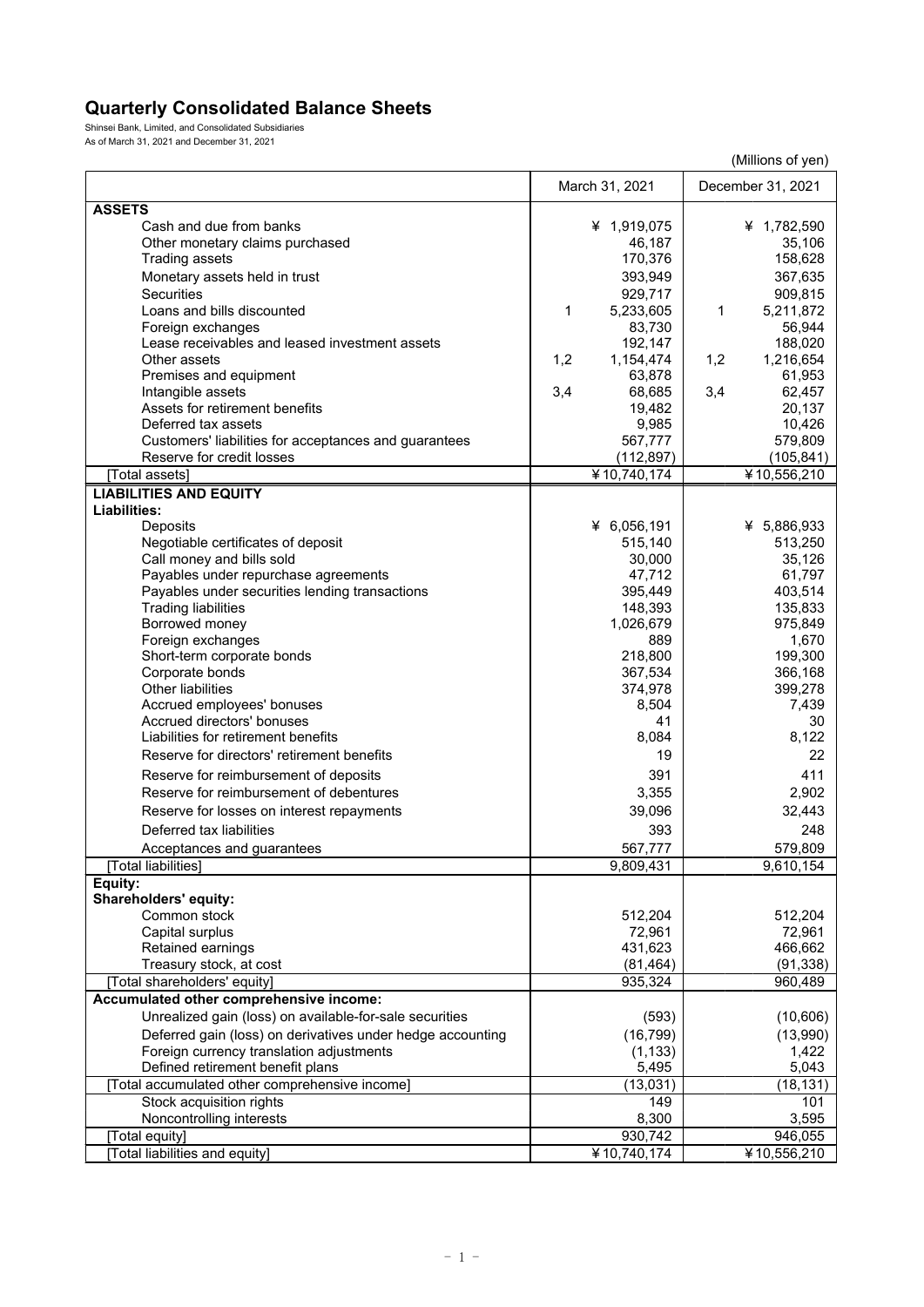# **Quarterly Consolidated Statements of Income**

Shinsei Bank, Limited, and Consolidated Subsidiaries For the nine-month periods ended December 31, 2020 and 2021

|                                                        |                |                                   |                | (Millions of yen)                 |
|--------------------------------------------------------|----------------|-----------------------------------|----------------|-----------------------------------|
|                                                        |                | December 31, 2020<br>$(9$ months) |                | December 31, 2021<br>$(9$ months) |
| <b>ORDINARY INCOME</b>                                 |                | ¥ 275,735                         |                | ¥ 276,900                         |
| Interest income                                        |                | 101,338                           |                | 103,327                           |
| Interest on loans and bills discounted                 |                | 95,471                            |                | 95,802                            |
| Interest and dividends on securities                   |                | 4,232                             |                | 5,768                             |
| Fees and commissions income                            |                | 41,021                            |                | 43,475                            |
| Trading income                                         |                | 2,067                             |                | 5,438                             |
| Other business income                                  | 1              | 115,306                           | 1              | 108,334                           |
| Other ordinary income                                  | $\overline{2}$ | 16,001                            | 2              | 16,324                            |
| <b>ORDINARY EXPENSES</b>                               |                | 244,028                           |                | 238,232                           |
| Interest expenses                                      |                | 9,656                             |                | 9,783                             |
| Interest on deposits                                   |                | 3,262                             |                | 2,572                             |
| Interest on borrowings                                 |                | 2,157                             |                | 1,573                             |
| Interest on corporate bonds                            |                | 374                               |                | 2,586                             |
| Fees and commissions expenses                          |                | 19,335                            |                | 18,985                            |
| <b>Trading losses</b>                                  |                | 64                                |                |                                   |
| Other business expenses                                | 3              | 74,776                            | 3              | 68,563                            |
| General and administrative expenses                    | $\overline{4}$ | 112,063                           | 4              | 118,618                           |
| Other ordinary expenses                                | 5              | 28,133                            | 5              | 22,282                            |
| <b>ORDINARY PROFIT</b>                                 |                | 31,706                            |                | 38,667                            |
| Extraordinary gains                                    | 6              | 32                                | 6              | 1,616                             |
| <b>Extraordinary losses</b>                            | 7              | 325                               | $\overline{7}$ | 807                               |
| Income before income taxes                             |                | 31,413                            |                | 39,476                            |
| Income taxes (benefit)                                 |                | 6,271                             |                | 2,023                             |
| Profit                                                 |                | 25,141                            |                | 37,452                            |
| Profit (loss) attributable to noncontrolling interests |                | (1,041)                           |                | (28)                              |
| PROFIT ATTRIBUTABLE TO OWNERS OF THE PARENT            |                | 26,182<br>¥                       |                | 37,481<br>¥                       |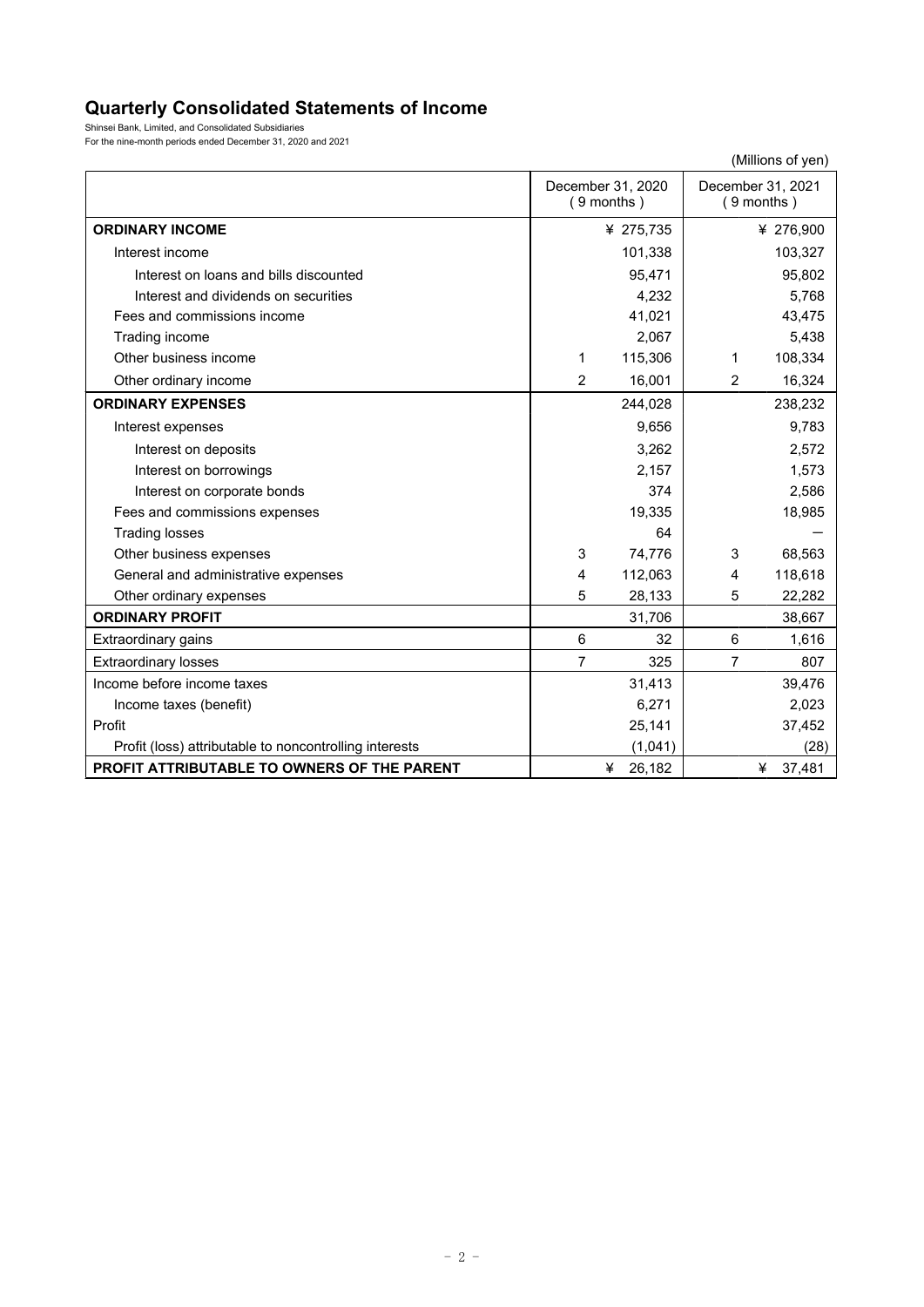# **Quarterly Consolidated Statements of Comprehensive Income**

Shinsei Bank, Limited, and Consolidated Subsidiaries For the nine-month periods ended December 31, 2020 and 2021

|                                                            |                                | (Millions of yen)              |
|------------------------------------------------------------|--------------------------------|--------------------------------|
|                                                            | December 31, 2020<br>9 months) | December 31, 2021<br>9 months) |
| <b>PROFIT</b>                                              | ¥ 25,141                       | ¥ 37,452                       |
| <b>OTHER COMPREHENSIVE INCOME</b>                          | 152                            | (5,610)                        |
| Unrealized gain (loss) on available-for-sale securities    | 3,267                          | (9,272)                        |
| Deferred gain (loss) on derivatives under hedge accounting | (3,726)                        | 2,809                          |
| Foreign currency translation adjustments                   | (18)                           | 2,417                          |
| Defined retirement benefit plans                           | 120                            | (451)                          |
| Share of other comprehensive income in affiliates          | 509                            | (1, 112)                       |
| <b>COMPREHENSIVE INCOME</b>                                | ¥ $25,294$                     | ¥ 31,842                       |
| (Breakdown)                                                |                                |                                |
| Attributable to:                                           |                                |                                |
| Owners of the parent                                       | ¥ 25,355                       | ¥ 32,382                       |

Noncontrolling interests (61) (539)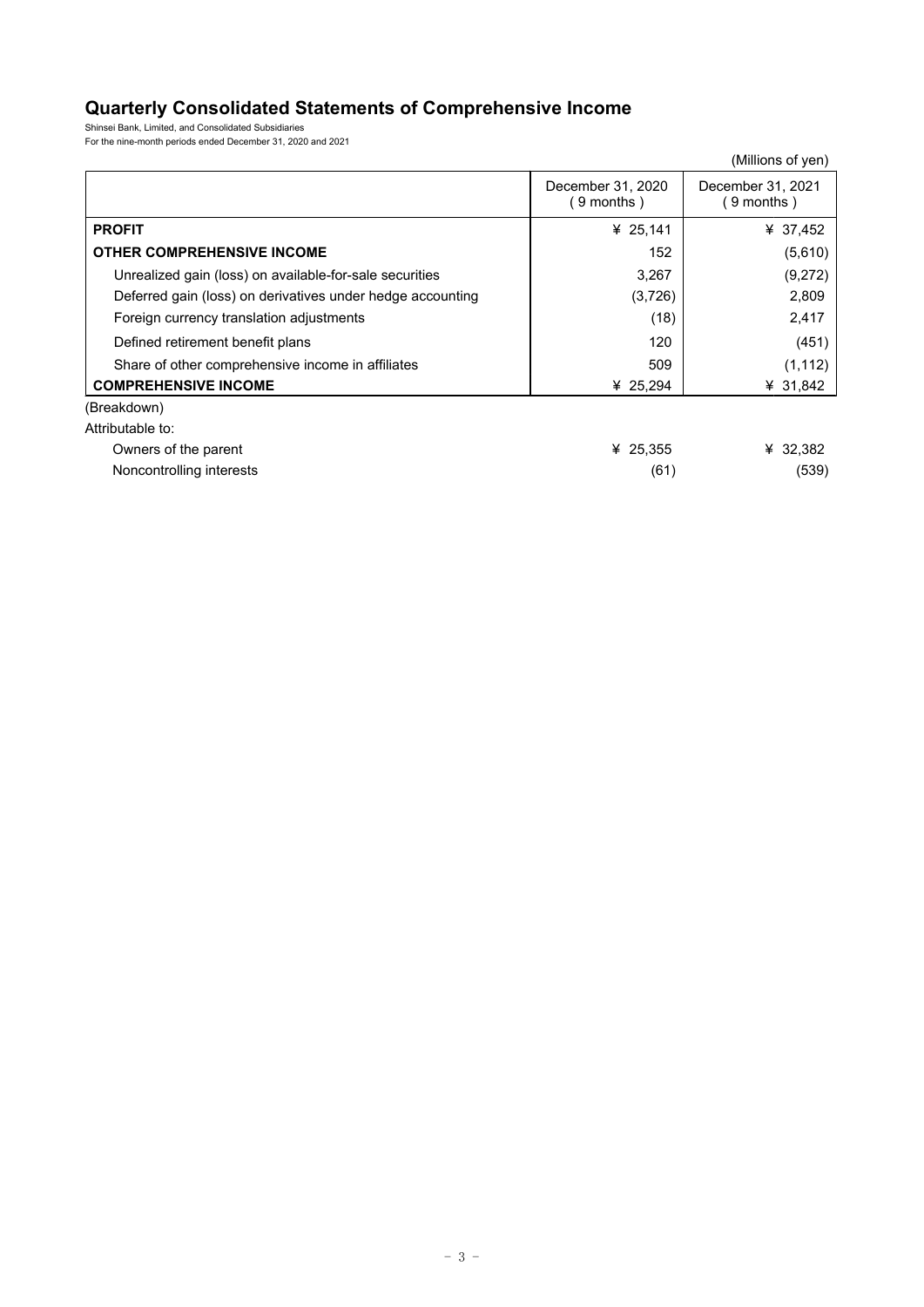#### **Notes to Quarterly Consolidated Financial Statements**

#### **(Change in accounting policy)**

(Adoption of Accounting Standard for Revenue Recognition and Its Implementation Guidance)

The Group applied the "Accounting Standard for Revenue Recognition" (ASBJ Statement No. 29, March 31, 2020) and "Implementation Guidance on Accounting Standard for Revenue Recognition" (ASBJ Guidance No. 30, March 26, 2021) from the beginning of the first quarter of the current fiscal year, and the Group recognizes revenue at the amount to which the Group expects to be entitled in exchange for the promised goods or services at the time the control of those goods or services was transferred to the customer. As a result, the timing of the recognition of annual membership fees income which certain consolidated subsidiaries record from credit cards for the intermediation of comprehensive credit purchases were changed to be recognized on a pro rata basis over a certain period because the subsidiaries satisfy their performance obligations over time. Also, in the case where the consolidated subsidiaries were involved in the transactions as agents, the revenues were recognized in net amounts less commission expenses paid by the consolidated subsidiaries to third parties other than customers. In addition, the timing of recognition of revenues from merchant fees of comprehensive credit purchases was changed to be recognized at a point in time since the transfer of services is completed and the performance obligation is satisfied when a credit card is used. In applying the Accounting Standard for Revenue Recognition and its Implementation Guidance, the Group followed the transitional treatment described in the proviso of paragraph 84 of the Accounting Standard for Revenue Recognition, and the cumulative effects of the application of the new accounting policy were retrospectively adjusted to the balance of "Retained Earnings" at the beginning of the first quarter of the current fiscal year. However, in accordance with the treatment prescribed in paragraph 86(1) of the Accounting Standard for Revenue Recognition, the Group did not apply the new accounting policy to the contracts where nearly all of the revenue amounts had been recognized prior to the beginning of the first quarter of the current fiscal year in accordance with the Group's previous accounting policy. In addition, by applying the method stipulated in paragraph 86(1) of the Accounting Standard for Revenue Recognition, if there had been contract modifications before the beginning of the first quarter of the current fiscal year, the Group accounted based on the revised contract terms after reflecting all the contract modifications, and the cumulative effects were adjusted to "Retained Earnings" at the beginning of the first quarter of the current fiscal year.

As a result, "Other business income" decreased by ¥1,016 million, "Fees and commissions expenses" decreased by ¥983 million, and both "Ordinary profit" and "Income before income taxes" decreased by ¥33 million for the third quarter of the current fiscal year. In addition, "Retained earnings" decreased by ¥430 million, "Deferred tax assets" increased by ¥77 million, and "Other liabilities" increased by ¥508 million at the beginning of the first quarter of the current fiscal year.

Additionally, in accordance with the transitional treatment prescribed in paragraph 28-15 of the Accounting Standard for Quarterly Financial Reporting (ASBJ Statement No. 12, March 31, 2020), we did not disclose disaggregated revenue earned from contracts with customers for the third quarter of the previous fiscal year, which is comparative reporting period.

(Application of the Accounting Standard for Fair Value Measurement and Its Implementation Guidance) The Group applied "Accounting Standard for Fair Value Measurement" (ASBJ Statement No.30, July 4, 2019) and "Implementation Guidance on Accounting Standard for Fair Value Measurement" (ASBJ Statement No.31, July 4, 2019) from the beginning of the first quarter of the current fiscal year.

Accordingly, in accordance with paragraph 8 of "Accounting Standard for Fair Value Measurement," the Group has changed the method of the fair value measurement of derivative transactions to the one that makes maximum use of relevant observable inputs estimated from derivatives and others traded in the market when reflecting the Group entities' own credit risks and the counterparty's credit risks. As for fair value of derivative transactions, in accordance with the transitional treatment set forth in paragraph 20 of "Accounting Standards for Fair Value Measurement," the cumulative effects of the application of the new accounting policy were retrospectively adjusted to "Retained earnings" at the beginning of the first quarter of the current fiscal year.

As a result, "Trading income" increased by ¥9 million, "Other business expenses" increased by ¥136 million, and both "Ordinary profit" and "Income before income taxes" decreased by ¥127 million for the third quarter of the current fiscal year. In addition, "Retained earnings" increased by ¥560 million, "Trading assets" decreased by ¥1,220 million, "Other assets" decreased by ¥253 million, "Deferred tax assets" increased by ¥196 million, "Trading liabilities" decreased by ¥1,333 million, and "Other liabilities" decreased by ¥504 million at the beginning of the first quarter of the current fiscal year.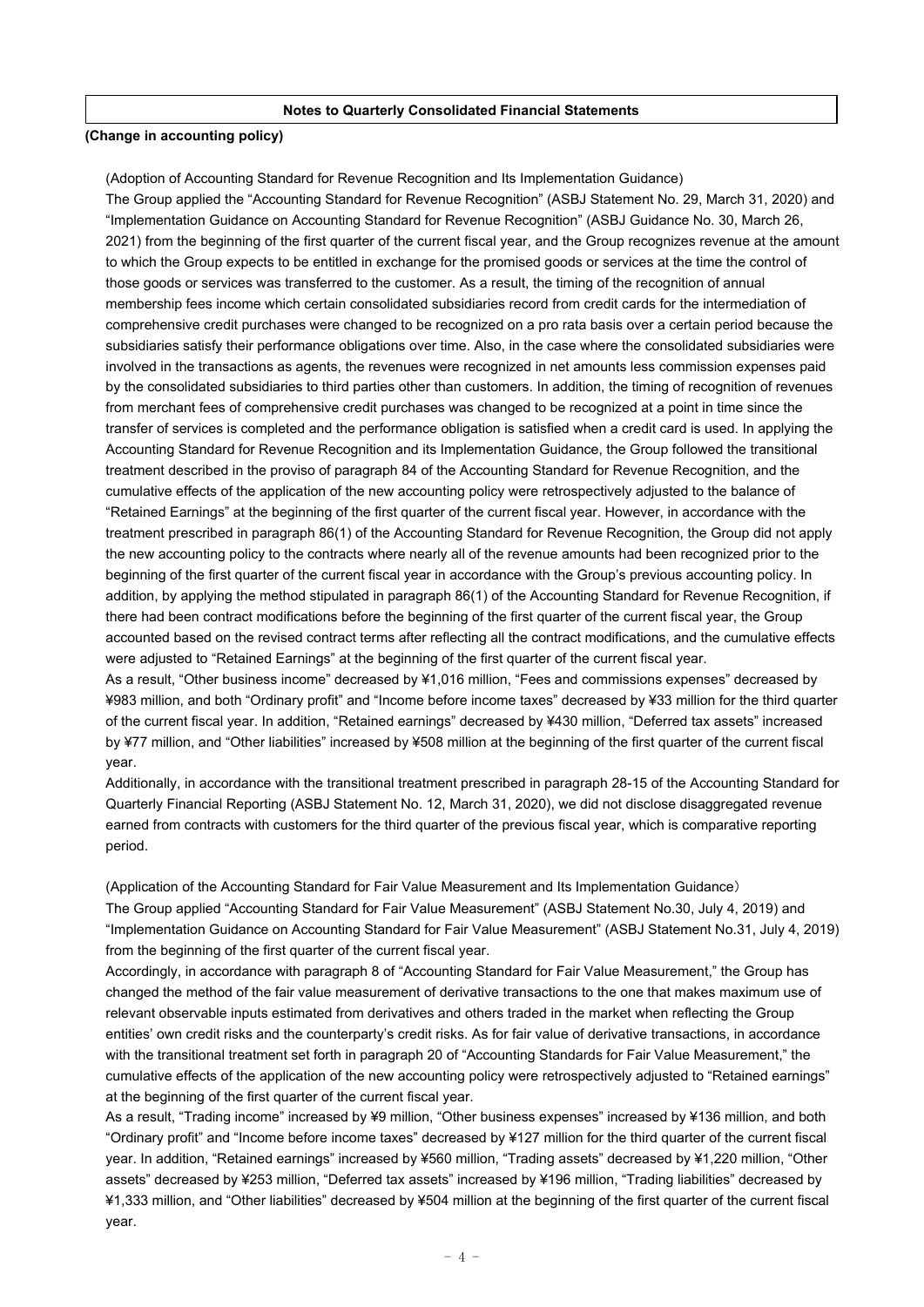Among available-for-sale securities, the Group had previously adopted the method of measurement applied to monetary claims or the method of measuring at cost for securities whose fair value cannot be reliably determined. According to the application of this accounting standard and its implementation guidance, the Group changed the method of measurement to the one measuring at fair value, except for nonmarketable equity securities and others. Also in accordance with the transitional treatment set forth in paragraph 19 of "Accounting Standard for Fair Value Measurement" and paragraph 44-2 of "Accounting Standard for Financial Instruments" (ASBJ Statement No. 10, July 4, 2019), the Group has applied the new accounting policy prospectively from the beginning of the first quarter of the current fiscal year.

#### **(Accounting method specific to quarterly consolidated financial statements)**

(1) Income taxes

Income taxes (benefit) are calculated based on income before income taxes for the nine-month period ended December 31, 2021 and the reasonably estimated effective tax rate after tax effects for the fiscal year ending March 31, 2022.

#### **(Supplementary information)**

(Provisioning reserve for credit losses by the spread of the novel coronavirus (COVID-19) infection)

On March 31, 2021, the Group assumed that the impacts of the Novel Coronavirus outbreak and the resulting stagnant economic activities would weaken by the end of March 2021, the impacts on the credit risk for loans to some obligors would remain for several more years.

Since April 2021, there are some impacts of stagnant economic activities due to the increase in new infections of the Novel Coronavirus and the prolongation of the declaration of a state of emergency. However, at the end of December 2021, no material changes were made in the assumption set at the end of the previous fiscal year.

Based on this assumption, we have assumed that there will be material impacts on the credit risk for loans to certain obligors, even though the magnitude of such impacts will vary by obligor.

In order to prepare for losses expected from such impacts, we have determined obligor categories for obligors whose performance is deteriorating due to the Novel Coronavirus outbreak by assessing the probability of deterioration or recovery in their business conditions and the possibility of their business continuity and have provisioned reserves for credit losses according to their obligor categories.

Obligor categories for real estate non-recourse loans included in the Bank' s loans and claims are determined based on the valuation of the subject real estate, which is calculated with assumed rental income, vacancy rate and discount rate. Among the properties subject to non-recourse loans, hotels and commercial facilities that have been strongly affected by the spread of the Novel Coronavirus infection are assumed to continue to be affected for several years in the future, and the projected changes in future rent income are reflected in the assumptions in the evaluation of the properties subject to non-recourse loans.

The amount of reserve for credit losses provisioned as of December 31, 2021 is based on our best estimate at present, however, the assumptions for estimating reserve for credit losses, including the impacts of the Novel Coronavirus outbreak, are highly uncertain. Accordingly, the amount of reserve for credit losses may change during and after the fourth quarter consolidated accounting period if there are changes in the economic environment surrounding the obligors or in their financial conditions.

(Application of tax effect accounting for the transition from the consolidated tax system to the group tax sharing system) Pursuant to the transitional treatment of the paragraph 3 of "Practical Solution on the Treatment of Tax Effect Accounting for the Transition from the Consolidated Taxation System to the Group Tax Sharing System" (ASBJ Practical Issues Task Force (PITF) No. 39, March 31, 2020, which is prescribed after the institution of the "Act on Partial Revision of the Income Tax Act" (Act No.8 of 2020) which is the law revising nonconsolidated tax system, the Bank and certain consolidated domestic subsidiaries record the amounts of deferred tax assets and deferred tax liabilities on the related items in accordance with the provisions of the previous tax law, not applying 44 of "Partial Amendments to Accounting Standard for Tax Effect Accounting" (ASBJ Statement No.28, February 16, 2018).

#### (Acquisition of treasury shares)

On May 13, 2021, the Bank decided to acquire its own treasury shares in accordance with the provision of its Articles of Incorporation, pursuant to Article 459, paragraph 1 of the Companies Act of Japan.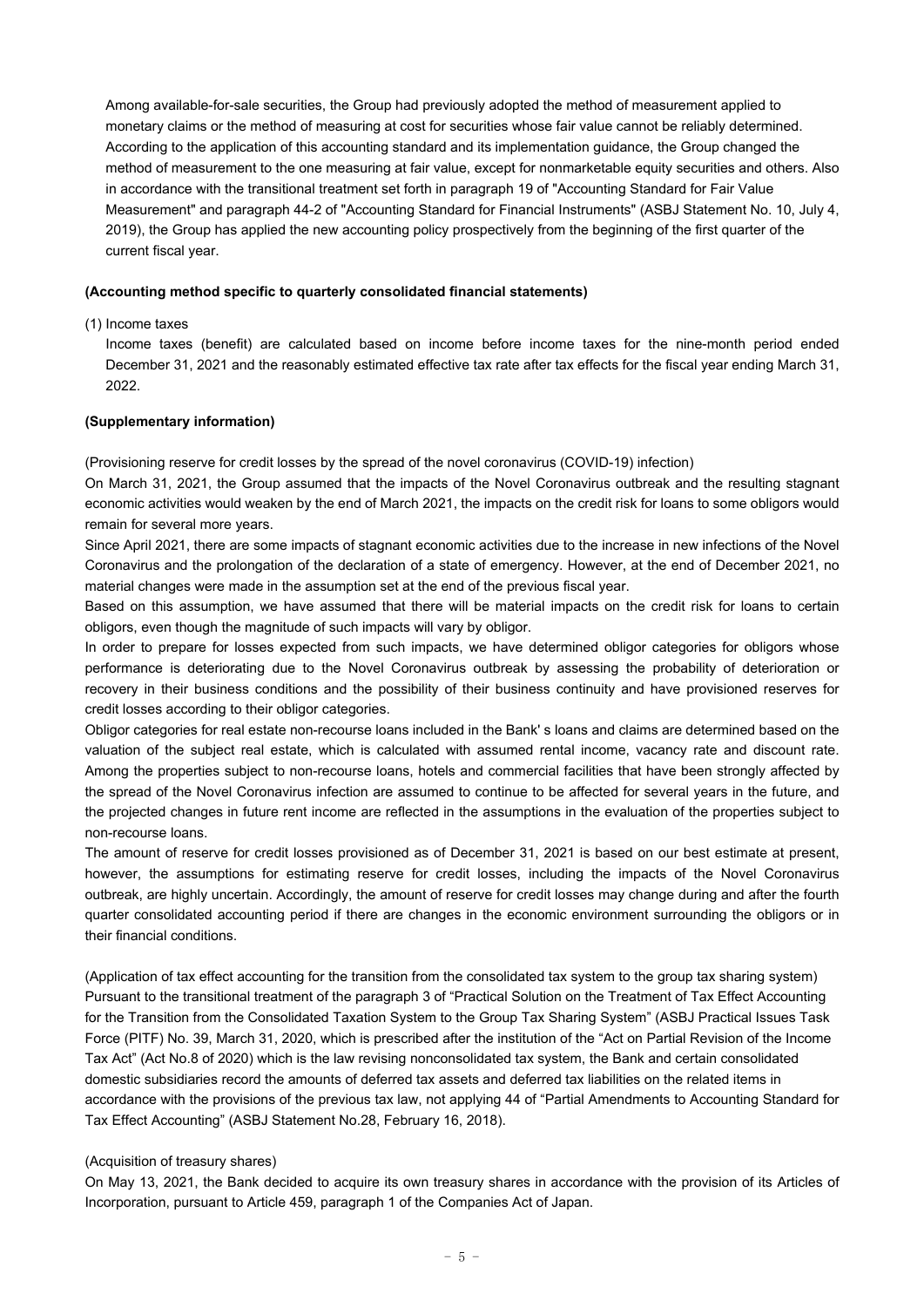## 1. Reason for acquisition

As a part of the Bank's efforts to achieve the repayment of public funds, a resolution to undertake the acquisition of treasury shares has been approved in light of factors such as the Bank's current capital position, earnings capability and per share values. Through this acquisition of treasury shares, assuming the maintenance of capital at sufficient levels, the Bank aims to increase the per share values through the implementation of an appropriate capital policy.

However, subsequent to the launch of a takeover bid by SBI Regional Bank Holdings Co., Ltd. on September 10, 2021, the pricing process of the Bank's shares had become different from that under the ordinary circumstances. The Bank had taken all circumstances including the pricing process into consideration, and the Bank had taken the decision to temporarily suspend the acquisition of its treasury shares from September 27, 2021, but the Bank restarted the acquisition of its treasury shares from December 28, 2021.

In addition, on the same date, the Bank decided to change the acquisition period from "From May 14, 2021 to March 31, 2022" to "From May 14, 2021 to May 12, 2022".

- 2. Details of acquisition
	- (1) Type of shares to be repurchased Common stock
	- (2) Number of shares to be repurchased (Up to) 20 million shares (9.29% of total number of common shares issued excluding treasury shares)
	- (3) Total repurchase amount (Up to) ¥20.0 billion
	- (4) Acquisition period From May 14, 2021 to May 12, 2022

In accordance with the aforementioned resolution by the Board of Directors, the Bank has undertaken the acquisition of treasury shares as follows:

- (1) Type of shares repurchased Common stock
- (2) Total Number of shares repurchased 8,639,900 shares
- (3) Total amount of repurchase ¥14,017,795,500
- (4) Acquisition period From May 14, 2021 to January 31, 2022
- (5) Acquisition method Open market purchase on the Tokyo Stock Exchange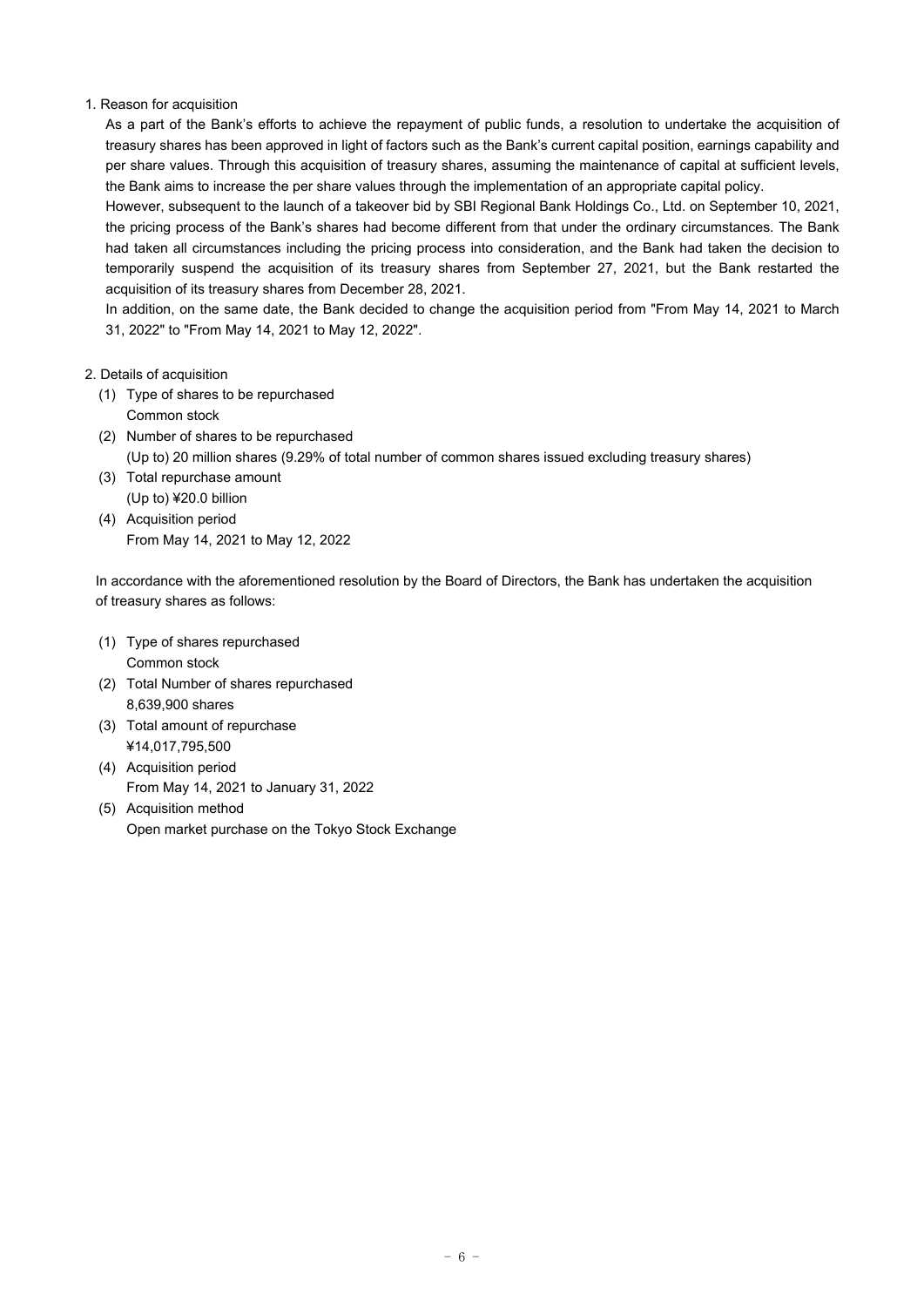## **(Quarterly consolidated balance sheets as of March 31, 2021 and December 31, 2021)**

1. Risk-monitored loans included in "Loans and bills discounted" were as follows.

|                                         |                | (Millions of yen) |
|-----------------------------------------|----------------|-------------------|
|                                         | March 31, 2021 | December 31, 2021 |
| Loans to bankrupt obligors              | ¥<br>3.308     | 3,134             |
| Nonaccrual delinguent loans             | 52.384         | 41,984            |
| Loans past due for three months or more | 977            | 1,375             |
| <b>Restructured loans</b>               | 60,066         | 64,128            |
| Total                                   | ¥ 116,737      | ¥110,623          |

Risk-monitored credits included in installment receivables in "Other assets" were as follows.

|                                           |                | (Millions of yen) |
|-------------------------------------------|----------------|-------------------|
|                                           | March 31, 2021 | December 31, 2021 |
| Credits to bankrupt obligors              | ¥<br>91        | ¥<br>368          |
| Nonaccrual delinguent credits             | 6,745          | 6,236             |
| Credits past due for three months or more | 209            | 484               |
| Restructured credits                      | 2,353          | 2,872             |
| Total                                     | 9.400          | 9,962             |

The above amounts represent the outstanding balance before the reduction of the reserve for credit losses.

2. Installment receivables included in "Other assets" were as follows.

|                         |                | (Millions of ven) |
|-------------------------|----------------|-------------------|
|                         | March 31, 2021 | December 31, 2021 |
| Installment receivables | ¥ 839.530      | ¥918,972          |

3. Goodwill and negative goodwill are offset and the net amounts are included in "Intangible assets." The gross amounts were as follows.

|                   |                | (Millions of yen) |
|-------------------|----------------|-------------------|
|                   | March 31, 2021 | December 31, 2021 |
| Goodwill          | ¥ 15.817       | ¥ 13,671          |
| Negative goodwill | 2.356          | 2,084             |
| <b>Net</b>        | ¥ $13,460$     | ¥ 11,586          |

4. "Intangible assets" include intangible assets that have been recognized by applying the purchase method to the acquisition of certain consolidated subsidiaries.

| (Millions of yen) |
|-------------------|
|-------------------|

|                                                             | $202^t$<br>March 3 | $202^{\circ}$<br>December |
|-------------------------------------------------------------|--------------------|---------------------------|
| $\,$ acquired in business combinations<br>Intangible assets | 191                | 3,924                     |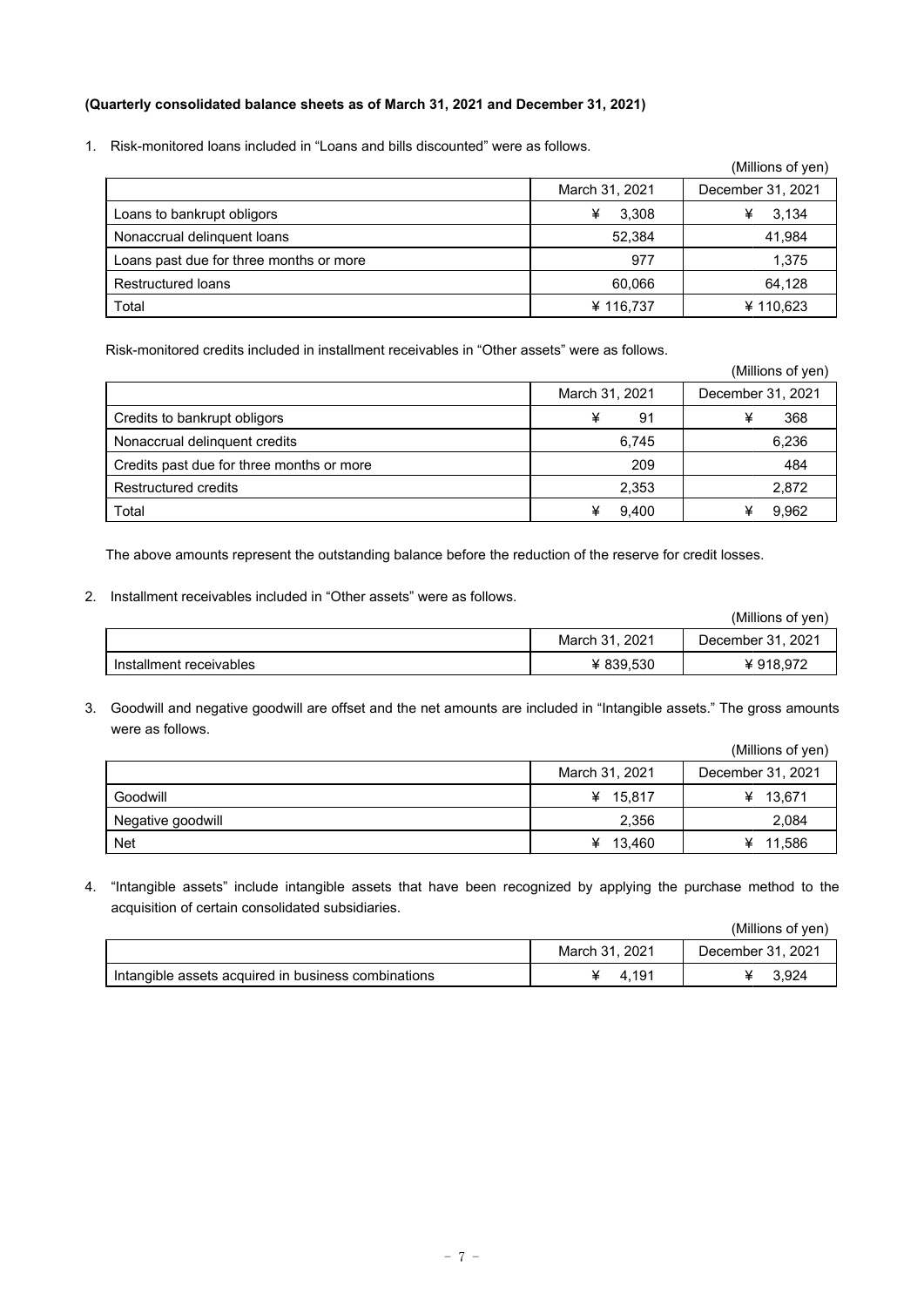## **(Quarterly consolidated statements of income for the nine-month periods ended December 31, 2020 and 2021)**

1. In "Other business income," the following were included.

|                               |                                   | (Millions of yen)                 |
|-------------------------------|-----------------------------------|-----------------------------------|
|                               | December 31, 2020<br>$(9$ months) | December 31, 2021<br>$(9$ months) |
| Leasing revenue               | ¥ 60.785                          | ¥ 58.701                          |
| Income from installment sales | 27.667                            | 32.799                            |

## 2. In "Other ordinary income," the following were included.

|                                              |                                   | (Millions of yen)                 |
|----------------------------------------------|-----------------------------------|-----------------------------------|
|                                              | December 31, 2020<br>$(9$ months) | December 31, 2021<br>$(9$ months) |
| Recoveries of written-off claims             | 5.577                             | 7.340                             |
| Gain on sale of equity securities and others | 1.812                             | 4,106                             |
| Equity in net income of affiliates           | 3,537                             | 857                               |

3. In "Other business expenses," the following was included.

|              |                                   | (Millions of yen)                 |
|--------------|-----------------------------------|-----------------------------------|
|              | December 31, 2020<br>$(9$ months) | December 31, 2021<br>$(9$ months) |
| Leasing cost | 55.150<br>¥                       | ¥ $52.238$                        |

4. In "General and administrative expenses," the following were included.

|                                                                                          |                                   | (Millions of yen)                 |
|------------------------------------------------------------------------------------------|-----------------------------------|-----------------------------------|
|                                                                                          | December 31, 2020<br>$(9$ months) | December 31, 2021<br>$(9$ months) |
| Amortization of goodwill                                                                 | 1.664                             | 2,068                             |
| Amortization of intangible assets acquired in<br>business combinations <sup>(Note)</sup> | 260                               | 342                               |

Note: Represents amortization of intangible assets that have been recognized by applying the purchase method to the acquisitions of consolidated subsidiaries.

5. In "Other ordinary expenses," the following was included.

|                                        |                                   | (Millions of yen)                 |
|----------------------------------------|-----------------------------------|-----------------------------------|
|                                        | December 31, 2020<br>$(9$ months) | December 31, 2021<br>$(9$ months) |
| Provision of reserve for credit losses | ¥ 23,532                          | ¥ 17.465                          |

6. In "Extraordinary gains," the following were included.

|                                            |                                   | (Millions of yen)                 |
|--------------------------------------------|-----------------------------------|-----------------------------------|
|                                            | December 31, 2020<br>$(9$ months) | December 31, 2021<br>$(9$ months) |
| Gain on sale of subsidiary's stock         |                                   | 1.048                             |
| Gain on disposal of premises and equipment | 32                                | 568                               |

7. In "Extraordinary losses," the following were included.

|                                            |                                   |     | (Millions of yen)                 |
|--------------------------------------------|-----------------------------------|-----|-----------------------------------|
|                                            | December 31, 2020<br>$(9$ months) |     | December 31, 2021<br>$(9$ months) |
| Impairment losses                          |                                   | 242 | 351                               |
| Loss on disposal of premises and equipment |                                   | 81  | 303                               |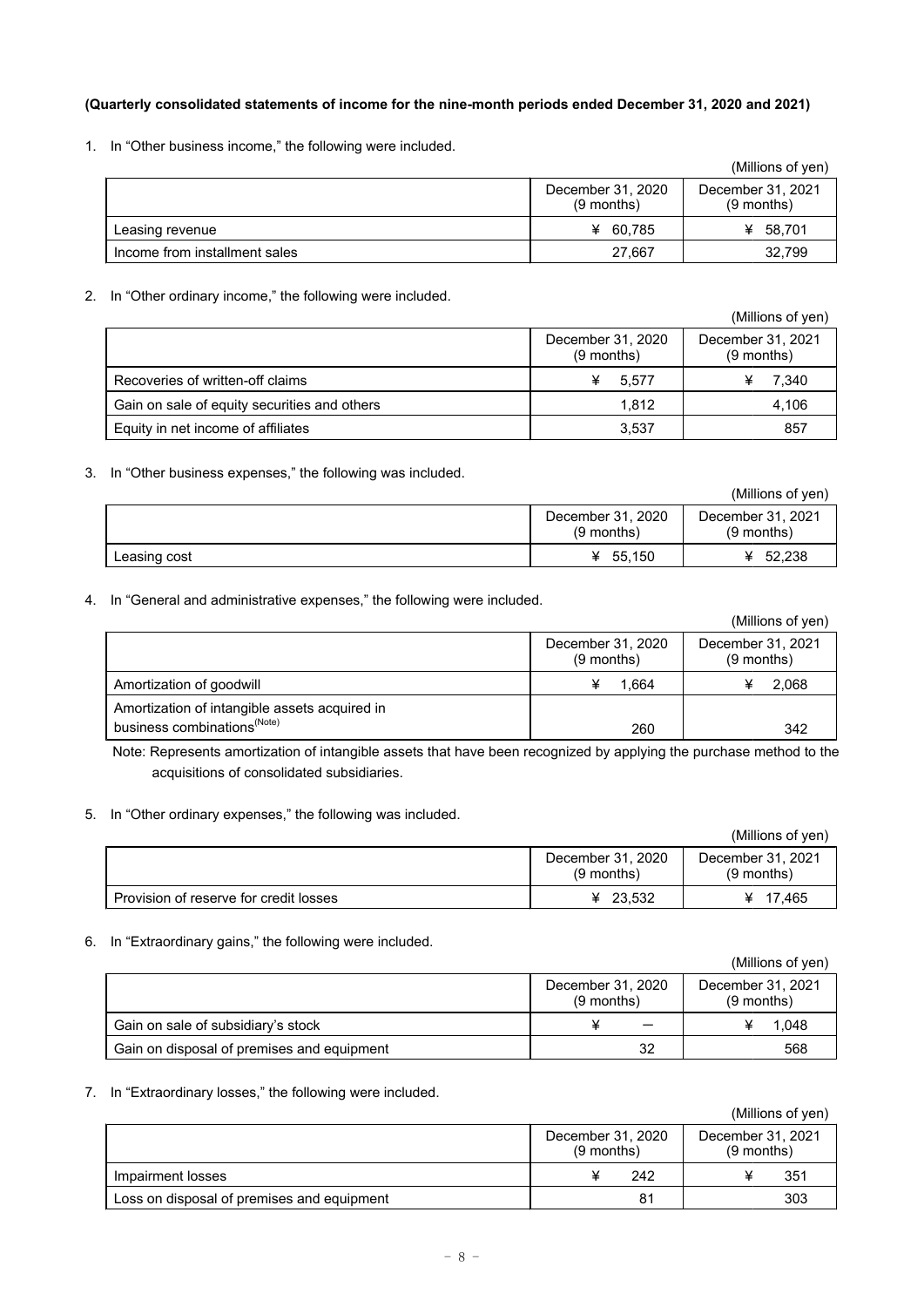#### **(Quarterly consolidated statements of cash flows for the nine-month periods ended December 31, 2020 and 2021)**

Quarterly consolidated statements of cash flows for the nine-month periods ended December 31, 2020 and 2021 have not been prepared. Depreciation, including amortization of intangible assets other than those acquired in business combinations, and amortization of goodwill and intangible assets acquired in business combinations were as follows.

|                                                        |                                   | (Millions of yen)                 |
|--------------------------------------------------------|-----------------------------------|-----------------------------------|
|                                                        | December 31, 2020<br>$(9$ months) | December 31, 2021<br>$(9$ months) |
| Depreciation (other than leased assets as lessor)      | ¥ 10.627                          | 10,508<br>¥                       |
| Amortization of goodwill                               | 1,664                             | 2,068                             |
| Amortization of intangible assets acquired in business |                                   |                                   |
| combinations                                           | 260                               | 342                               |

## **(Shareholders equity)**

#### **Nine-month period ended December 31, 2020**

1. Dividends paid

| (Resolution)                                         | Type of         | Total              | Per share | Record            | Effective        | Source of            |
|------------------------------------------------------|-----------------|--------------------|-----------|-------------------|------------------|----------------------|
|                                                      | shares          | amount             | amount    | date              | date             | dividend             |
| The Board of<br>Directors meeting<br>on May 13, 2020 | Common<br>stock | ¥ 2,307<br>million | ¥10.00    | March 31,<br>2020 | June 30,<br>2020 | Retained<br>earnings |

2. There was no dividend of which the record date belongs to the nine-month period ended December 31, 2020, and of which the effective date was after December 31, 2020.

#### **Nine-month period ended December 31, 2021**

1. Dividends paid

| (Resolution)      | Type of<br>shares | Total<br>amount | Per share<br>amount | Record<br>date    | Effective<br>date | Source of<br>dividend |
|-------------------|-------------------|-----------------|---------------------|-------------------|-------------------|-----------------------|
| The Board of      |                   | ¥ 2,583         |                     |                   |                   | Retained              |
| Directors meeting | Common<br>stock   | million         | ¥12.00              | March 31,<br>2021 | June 30,<br>2021  |                       |
| on May 13, 2021   |                   |                 |                     |                   |                   | earnings              |

2. There was no dividend of which the record date belongs to the nine-month period ended December 31, 2021, and of which the effective date was after December 31, 2021.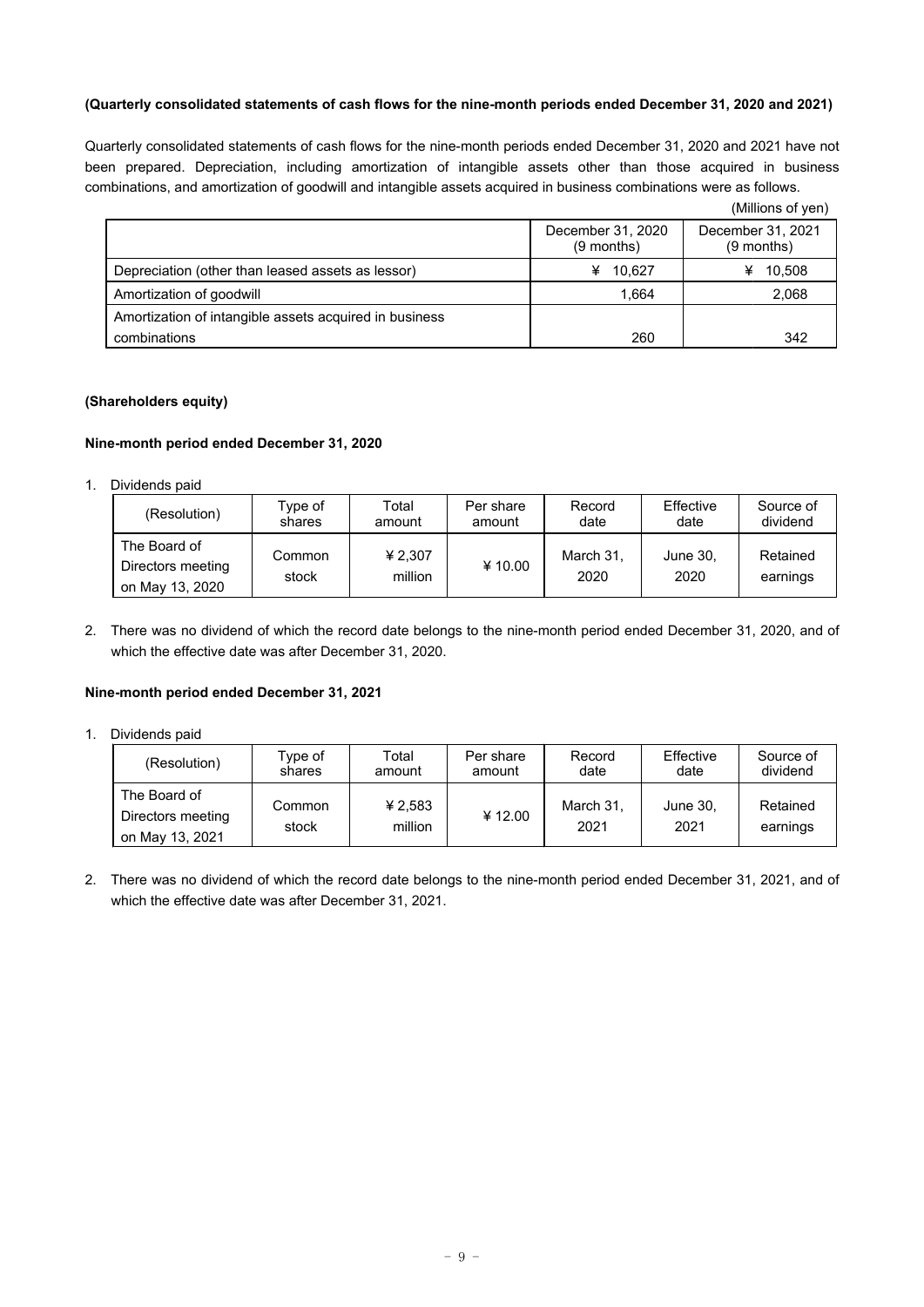## **(Segment information)**

## **Nine-month period ended December 31, 2020**

#### 1. Revenue and profit (loss) by reportable segments

|                                   |   | <b>Institutional Business</b> |   |                       |   |                                               |   |                |   |                                |   |       |
|-----------------------------------|---|-------------------------------|---|-----------------------|---|-----------------------------------------------|---|----------------|---|--------------------------------|---|-------|
|                                   |   | Corporate<br><b>Business</b>  |   | Structured<br>Finance |   | Principal<br>Showa<br>Transactions<br>Leasing |   | <b>Markets</b> |   | <b>Other Global</b><br>Markets |   |       |
| Revenue:                          | ¥ | 11,239                        | ¥ | 15,171                | ¥ | (745)                                         | ¥ | 10.678         | ¥ | 3,882                          | ¥ | 1,522 |
| Net interest<br>income (loss)     |   | 8,506                         |   | 9,449                 |   | 2,216                                         |   | 59             |   | 816                            |   | 309   |
| Noninterest<br>income (loss)      |   | 2,732                         |   | 5,721                 |   | (2,962)                                       |   | 10,619         |   | 3,066                          |   | 1,213 |
| Expenses                          |   | 9,758                         |   | 7,862                 |   | 3,046                                         |   | 8,587          |   | 2,460                          |   | 2,212 |
| Net credit costs<br>(recoveries)  |   | (77)                          |   | 4,830                 |   | 145                                           |   | 197            |   |                                |   | (43)  |
| Segment profit<br>$(\text{loss})$ | ¥ | 1,558                         | ¥ | 2.478                 | ¥ | (3,938)                                       | ¥ | 1.893          | ¥ | 1.422                          | ¥ | (646) |

(Millions of yen)

 $(Millione of von)$ 

|                                  |                   |                      | <b>Individual Business</b>       |                     | Corporate/Other             |               |              |          |
|----------------------------------|-------------------|----------------------|----------------------------------|---------------------|-----------------------------|---------------|--------------|----------|
|                                  |                   |                      | <b>Consumer Finance</b>          |                     |                             |               |              |          |
|                                  | Retail<br>Banking | Shinsei<br>Financial | <b>APLUS</b><br><b>FINANCIAL</b> | Other<br>Individual | Overseas<br><b>Business</b> | Treasury      | Other        | Total    |
| Revenue:                         | ¥ 20.712          | ¥ 50,244             | ¥ 43,940                         | ¥<br>1,602          | 2,737                       | ¥<br>(23)     | ¥<br>1,224   | ¥162,189 |
| Net interest<br>income (loss)    | 18,508            | 50,201               | 6,504                            | 449                 | (287)                       | (5,052)       | (0)          | 91,682   |
| Noninterest<br>income (loss)     | 2,204             | 43                   | 37,435                           | 1,153               | 3,025                       | 5,029         | 1,224        | 70,507   |
| Expenses                         | 18,119            | 25,128               | 28,840                           | 1,502               | 1,021                       | 1,166         | 138          | 109,844  |
| Net credit costs<br>(recoveries) | 350               | 6,116                | 8.874                            | (652)               | 209                         |               | (4)          | 19,947   |
| Segment profit<br>(loss)         | ¥<br>2,242        | ¥<br>18,998          | ¥<br>6,225                       | ¥<br>752            | 1,507                       | (1, 189)<br>¥ | ¥<br>(1,090) | ¥ 32,397 |

(Notes)

1. "Revenue," which represents gross operating profit under our management reporting, is presented as a substitute for sales in other industries. "Revenue" is defined as the total of net interest income, net fees and commissions, net trading income, net other business income, net gain or loss on monetary assets held in trust and equity related transactions on the management reporting basis. "Revenue" represents income and related cost attributable to core businesses.

Interest on inter-segment transactions is calculated using an inter-office rate. Indirect expense is allocated, based on the predefined rule, to each reportable segment according to the budget which is set at the beginning of fiscal year.

- 2. "Expenses" are general and administrative expenses deducting amortization of goodwill and intangible assets, amortization of actuarial gains or losses of retirement benefit cost and lump-sum payments.
- 3. "Net credit costs (recoveries)" consists of provision/reversal of reserve for credit losses, losses on write-off/sales of loans and recoveries of written-off claims.
- 4. "Shinsei Financial" includes profit/loss on "Shinsei Bank Card Loan L," the unsecured personal card loan business, as well as profit/loss of Shinsei Personal Loan Co., Ltd.
- 5. "Other" under the Corporate/Other includes the accounts which are not included in our reportable segments, allocation variance of indirect expenses and elimination amount of inter-segment transactions.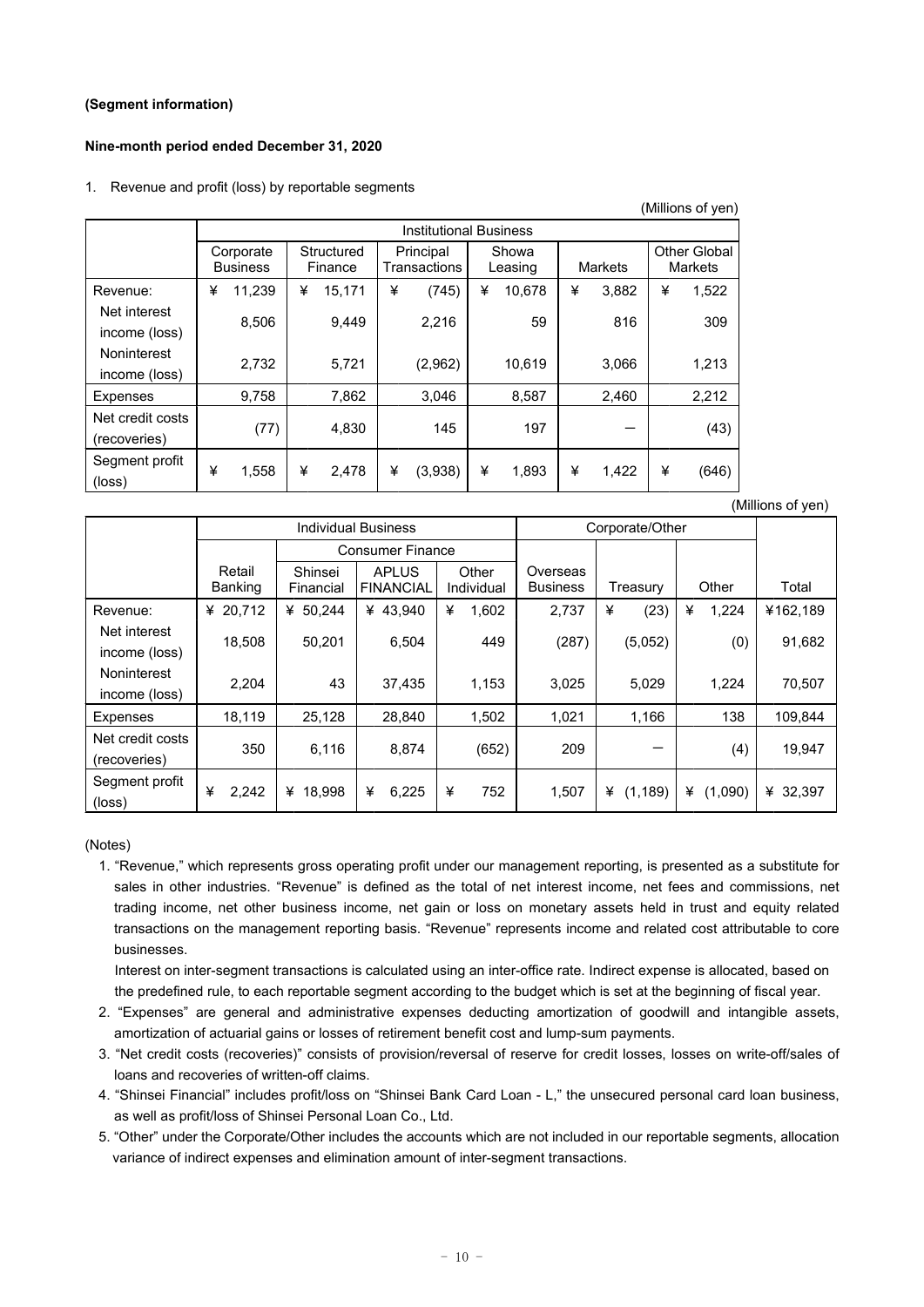2. Reconciliation between total segment profit and ordinary profit on the quarterly consolidated statement of income for the nine-month period ended December 31, 2020

|                                                                   | (Millions of yen) |
|-------------------------------------------------------------------|-------------------|
| Profit                                                            | Amount            |
| Total segment profit                                              | ¥ 32,397          |
| Amortization of goodwill                                          | (1,664)           |
| Amortization of intangible assets                                 | (260)             |
| Lump-sum payments                                                 | (266)             |
| Gains on deposits derecognized from liabilities                   | 80                |
| Gain on reversal of reserve for losses on interest repayments     | 968               |
| Other                                                             | 451               |
| Ordinary profit on the quarterly consolidated statement of income | ¥ 31,706          |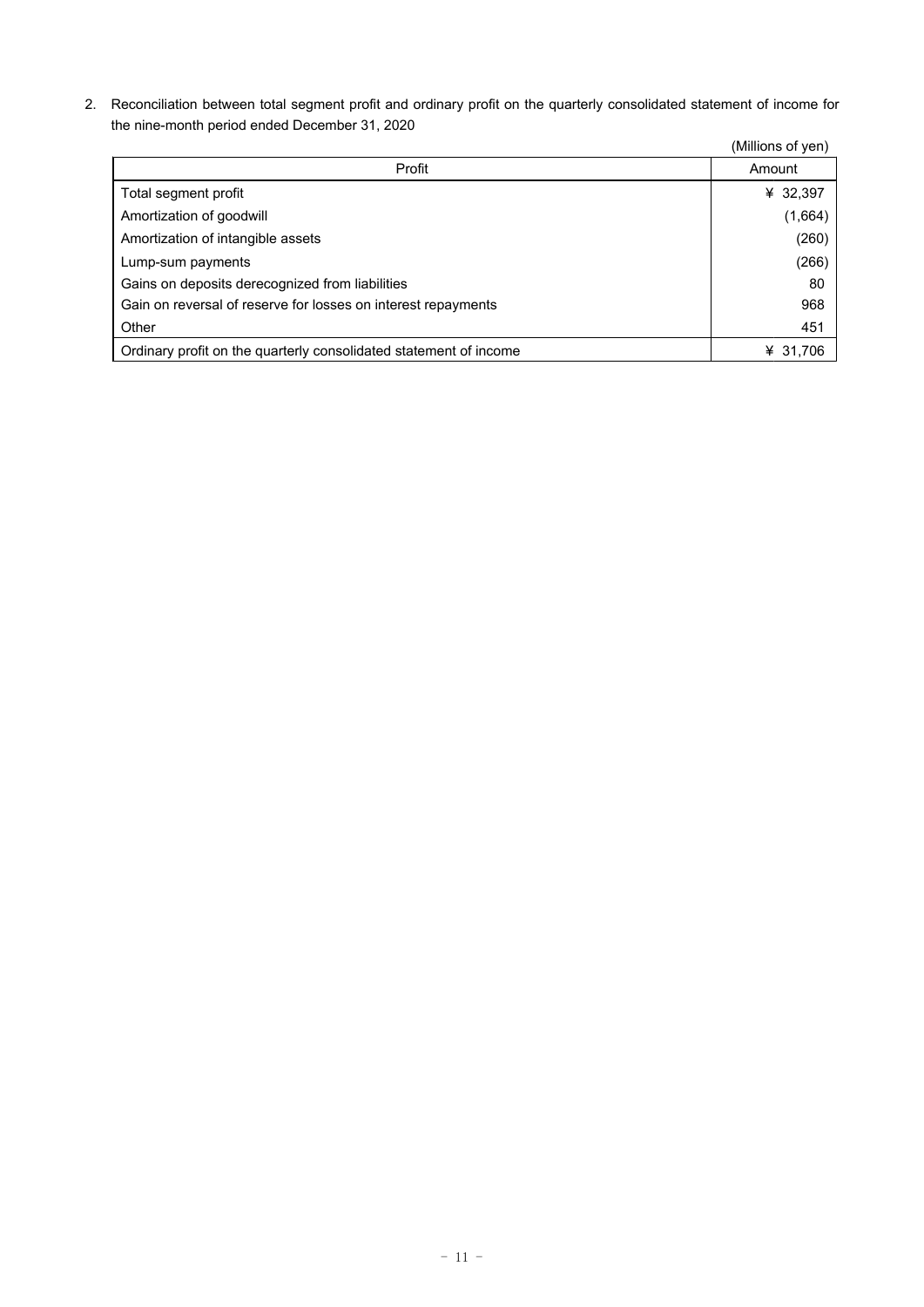#### **Nine-month period ended December 31, 2021**

#### 1. Revenue and profit (loss) by reportable segments

|                                  |   |                               |   |                       |   |                           |   |                  |   |         |   | (Millions of yen)              |
|----------------------------------|---|-------------------------------|---|-----------------------|---|---------------------------|---|------------------|---|---------|---|--------------------------------|
|                                  |   | <b>Institutional Business</b> |   |                       |   |                           |   |                  |   |         |   |                                |
|                                  |   | Corporate<br><b>Business</b>  |   | Structured<br>Finance |   | Principal<br>Transactions |   | Showa<br>Leasing |   | Markets |   | <b>Other Global</b><br>Markets |
| Revenue:                         | ¥ | 10,117                        | ¥ | 15,710                | ¥ | 5,321                     | ¥ | 11,349           | ¥ | 2,156   | ¥ | 2,107                          |
| Net interest<br>income (loss)    |   | 7,831                         |   | 10,565                |   | 3,221                     |   | 160              |   | 666     |   | 289                            |
| Noninterest<br>income (loss)     |   | 2,286                         |   | 5,144                 |   | 2,099                     |   | 11,189           |   | 1,489   |   | 1,817                          |
| <b>Expenses</b>                  |   | 9,949                         |   | 8,696                 |   | 3,424                     |   | 8,629            |   | 2,244   |   | 2,197                          |
| Net credit costs<br>(recoveries) |   | (956)                         |   | (558)                 |   | 7                         |   | (108)            |   |         |   | 87                             |
| Segment profit<br>(loss)         | ¥ | 1,124                         | ¥ | 7,572                 | ¥ | 1,888                     | ¥ | 2,829            | ¥ | (87)    | ¥ | (177)                          |

(Millions of yen)

|                                     |                   |                      | <b>Individual Business</b>       |                     | Corporate/Other             |              |              |             |
|-------------------------------------|-------------------|----------------------|----------------------------------|---------------------|-----------------------------|--------------|--------------|-------------|
|                                     |                   |                      | <b>Consumer Finance</b>          |                     |                             |              |              |             |
|                                     | Retail<br>Banking | Shinsei<br>Financial | <b>APLUS</b><br><b>FINANCIAL</b> | Other<br>Individual | Overseas<br><b>Business</b> | Treasury     | Other        | Total       |
| Revenue:                            | 19.561<br>¥       | ¥ 47,295             | ¥ 44,621                         | ¥<br>3,409          | ¥<br>8,519                  | ¥<br>(461)   | ¥<br>(441)   | ¥169,267    |
| Net interest<br>income (loss)       | 14,536            | 47,413               | 5,967                            | 387                 | 4,372                       | (1,867)      | (1)          | 93,544      |
| <b>Noninterest</b><br>income (loss) | 5,024             | (117)                | 38,653                           | 3,022               | 4,146                       | 1,405        | (439)        | 75,723      |
| Expenses                            | 17,697            | 25,492               | 28,816                           | 1,611               | 4,260                       | 1,056        | 2,497        | 116,575     |
| Net credit costs<br>(recoveries)    | (52)              | 6,640                | 8,437                            | (438)               | (276)                       |              | (4)          | 12,778      |
| Segment profit<br>$(\text{loss})$   | ¥<br>1,916        | 15,162<br>¥          | 7,368<br>¥                       | ¥<br>2,236          | ¥<br>4,535                  | ¥<br>(1,518) | ¥<br>(2,935) | ¥<br>39,914 |

#### (Notes)

1. "Revenue," which represents gross operating profit under our management reporting, is presented as a substitute for sales in other industries. "Revenue" is defined as the total of net interest income, net fees and commissions, net trading income, net other business income, net gain or loss on monetary assets held in trust and equity related transactions on the management reporting basis. "Revenue" represents income and related cost attributable to core businesses.

Interest on inter-segment transactions is calculated using an inter-office rate. Indirect expense is allocated, based on the predefined rule, to each reportable segment according to the budget which is set at the beginning of fiscal year.

- 2. "Expenses" are general and administrative expenses deducting amortization of goodwill and intangible assets, amortization of actuarial gains or losses of retirement benefit cost and lump-sum payments.
- 3. "Net credit costs (recoveries)" consists of provision/reversal of reserve for credit losses, losses on write-off/sales of loans and recoveries of written-off claims.
- 4. "Shinsei Financial" includes profit/loss on "Shinsei Bank Card Loan L," the unsecured personal card loan business, as well as profit/loss of Shinsei Personal Loan Co., Ltd.
- 5. "Other" under the Corporate/Other includes the accounts which are not included in our reportable segments, allocation variance of indirect expenses and elimination amount of inter-segment transactions.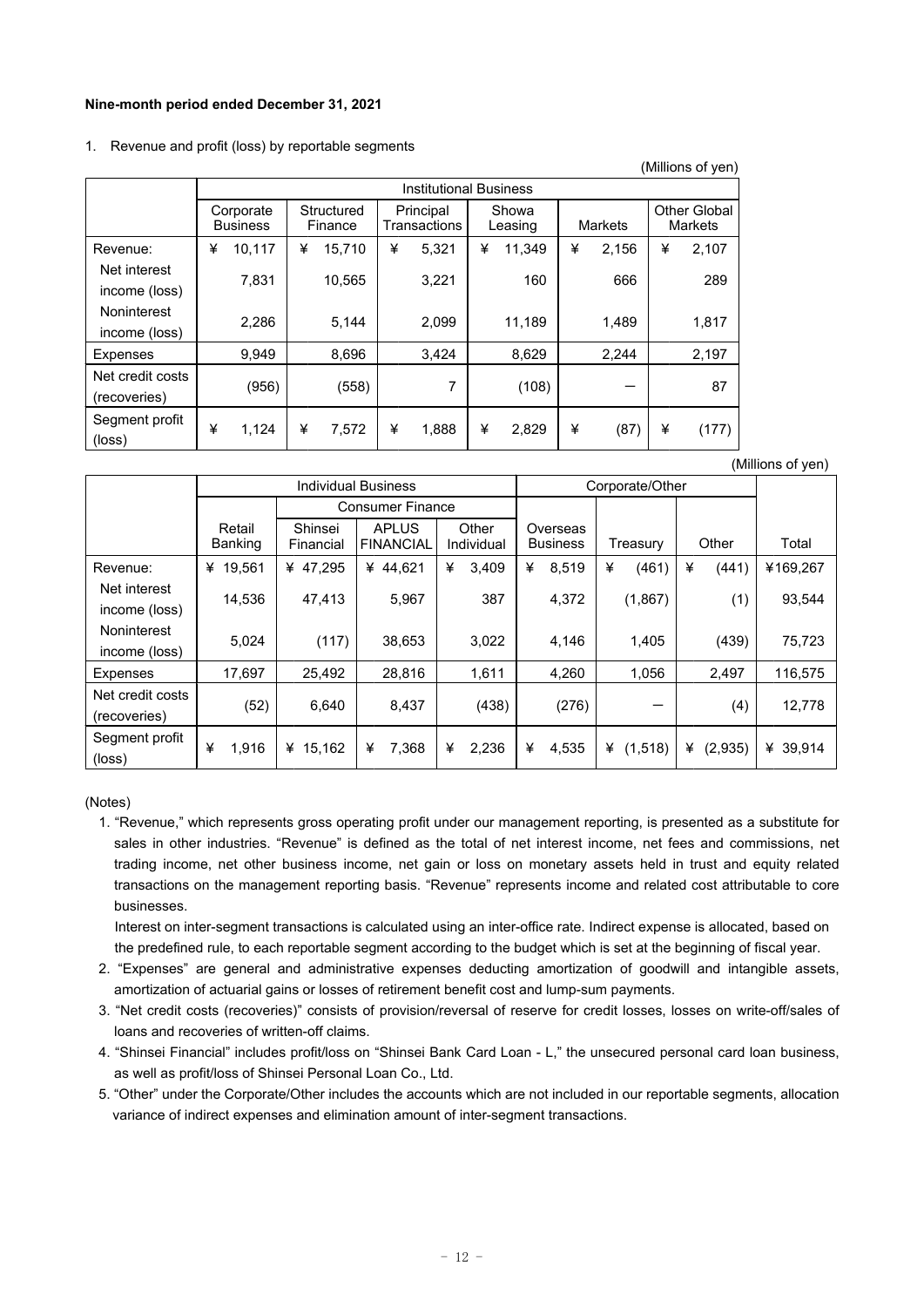2. Reconciliation between total segment profit and ordinary profit on the quarterly consolidated statement of income for the nine-month period ended December 31, 2021

|                                                                   | (Millions of yen) |
|-------------------------------------------------------------------|-------------------|
| Profit                                                            | Amount            |
| Total segment profit                                              | ¥ 39,914          |
| Amortization of goodwill                                          | (2,068)           |
| Amortization of intangible assets                                 | (342)             |
| Lump-sum payments                                                 | 382               |
| Provision for reimbursement of deposits                           | (134)             |
| Gains on deposits derecognized from liabilities                   | 392               |
| Provision of reserve for losses on interest repayments            | (41)              |
| Other                                                             | 565               |
| Ordinary profit on the quarterly consolidated statement of income | ¥ 38.667          |

## 3. Changes in reportable segments

## (1) Changes in classification of reportable segment

In July 2020, Shinsei Bank Limited("the Bank") established Group Overseas Business Division("GOBD") for the purpose of planning, controlling, and managing the strategic operations of the Shinsei Bank Group's("the Group") overseas businesses as a whole, and planning, promoting, and managing the business strategies of the Group's overseas operating companies.

In the past, the Group's overseas businesses were engaged in business promotion and management in both Institutional business and Individual business independently. By concentrating management resources in GOBD, the Group have been strengthening our system for accumulating know-how and governance in overseas businesses and building a sustainable business structure.

Since the establishment of this business structure was completed in the first quarter of the current fiscal year, from the results of June 2021, the "Overseas Business", which combines GOBD and overseas subsidiaries and overseas affiliates managed by GOBD, has been determined as a unit for evaluating performance at the Group Executive Committee.

Accordingly, from the first quarter of the current fiscal year, "Overseas Business" has been newly established as a reportable segment under "Corporate/Other". Majority of overseas subsidiaries and overseas affiliates that had previously belonged to each reportable segment, etc. (e.g., UDC Finance Limited, in which the Bank acquired 100% of the outstanding shares in September 2020) have been consolidated into "Overseas Business".

Revenue and income (loss) by reportable segment for the third quarter of the previous fiscal year were prepared based on the reportable segment classification for the third quarter of the fiscal year.

## (2) Change in measurement method of income (loss) of reportable segments

In the first quarter of the fiscal year under review, the Group decided to revise the method of allocating profits and losses related to the Group's financing operations. As a result, from the first quarter of the current fiscal year, the method of measuring the amount of profits and losses of reportable segments has been changed.

Previously, profits and losses related to Retail Banking's financing operations were allocated as indirect expenses in accordance with the ratio of operating assets of each reportable segment, with the intention of being borne by each reportable segment as the beneficiary.

In light of market changes resulting from Novel Coronavirus, from the first quarter of the current fiscal year, the Group has changed some of the methods of (1)calculating the amount of profit and loss related to the Group's financing operations and (2)the percentage of allocation to each reportable segment in order to reflect changes in the business structure while maintaining the framework of the previous allocation method.

Revenue and income (loss) by reportable segment for the third quarter of the previous fiscal year has been prepared based on the measurement method for the third quarter of the current fiscal year.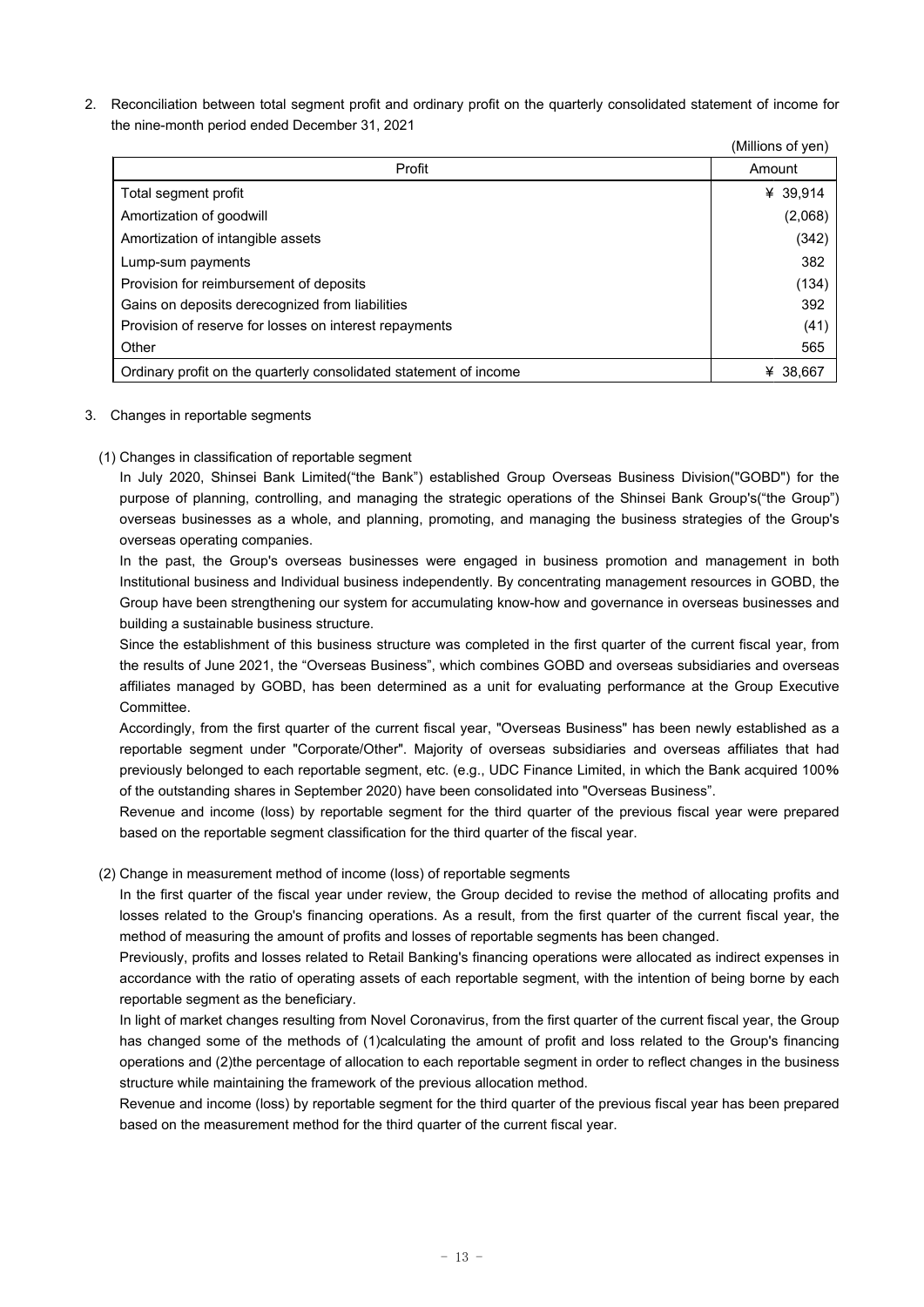#### **(Financial instruments)**

Matters concerning fair value of financial instruments and breakdown by input level

 Carrying amounts on the quarterly consolidated balance sheet as of December 31, 2021, the fair value of financial instruments as well as the difference between them, and fair values by input level are as follows.

 The fair values of financial instruments are classified as the following three levels depending on the observability and significance of the input used in the fair value measurement.

Level 1: Fair value determined based on the quoted price (unadjusted) in an active market for identical assets and liabilities

Level 2: Fair value determined based on inputs other than quoted prices included within Level 1 that are observable for the asset or liability, either directly or indirectly

Level 3: Fair value determined based on significant unobservable inputs

In some cases, multiple inputs with a significant impact on the fair value measurement are used, the financial instrument is classified as the lowest priority level of fair value measurement in which each input belongs.

(1) Financial instruments measured at fair value on the quarterly consolidated balance sheet

| March 31, 2021                        | (Millions of yen) |
|---------------------------------------|-------------------|
| Classification                        | Carrying amount   |
| Other monetary claims purchased       | ¥21,214           |
| Trading assets                        | 5,783             |
| Monetary assets held in trust         | 163,257           |
| Securities                            | 689,095           |
| Trading securities                    | O                 |
| Other securities                      | 689,095           |
| <b>Equity securities</b>              | 13,086            |
| Japanese national government bonds    | 164,408           |
| Japanese local government bonds       |                   |
| Japanese corporate bonds              | 171,877           |
| Foreign securities                    | 339,582           |
| Other <sup>1</sup>                    | 140               |
| Total                                 | ¥879,351          |
| Derivative instruments <sup>2,3</sup> | $*(8, 830)$       |
| Interest rate-related                 | 3,897             |
| Currency-related                      | (13, 474)         |
| Bond-related                          | 13                |
| Credit derivatives                    | 732               |

1. The amount of investment trusts for which transitional treatments are applied in accordance with Paragraph 26 of the "Implementation Guidance on Accounting Standard for Fair Value Measurement" (ASBJ Guidance No.31, July 4, 2019) is not included in the table above. The amount of such investment trusts on the consolidated balance sheet is ¥ 980 million.

- 2. The amounts collectively represent the derivative transactions which are recorded in "Trading assets," "Trading liabilities," "Other assets," and "Other liabilities." Assets and liabilities arising from derivative transactions are presented on a net basis, with a net liability presented in round brackets.
- 3. As for derivative transactions for which hedge accounting is applied, the balances recorded on the consolidated balance sheet amount to a net liability of ¥15,592 million.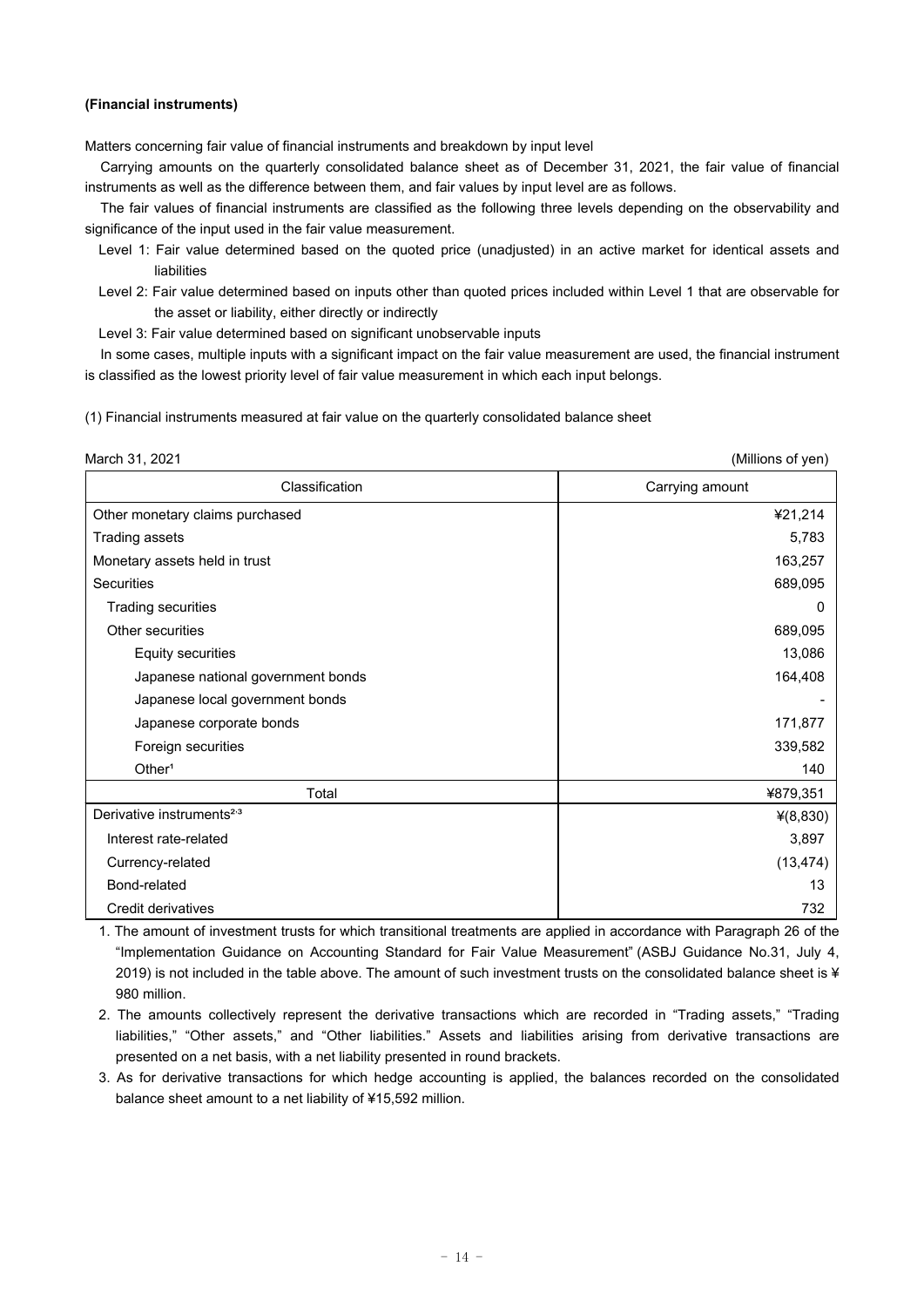December 31, 2021 (Millions of yen)

| Classification                        | Carrying amount |                    |          |              |
|---------------------------------------|-----------------|--------------------|----------|--------------|
|                                       | Level 1         | Level <sub>2</sub> | Level 3  | Total        |
| Other monetary claims purchased       | $\frac{1}{2}$   | $\frac{1}{2}$      | ¥12,425  | ¥12,425      |
| <b>Trading assets</b>                 | 5,693           | 267                |          | 5,961        |
| Monetary assets held in trust         |                 | 6,014              | 156,938  | 162,953      |
| <b>Securities</b>                     | 389,592         | 160,215            | 204,317  | 754,125      |
| <b>Trading securities</b>             |                 |                    | 0        | 0            |
| Other securities                      | 389,592         | 160,215            | 204,317  | 754,125      |
| Equity securities                     | 9,903           | 164                |          | 10,067       |
| Japanese national government<br>bonds | 221,118         |                    |          | 221,118      |
| Japanese local government<br>bonds    |                 | 1,099              |          | 1,099        |
| Japanese corporate bonds              |                 | 35,130             | 102,206  | 137,337      |
| Foreign securities                    | 158,571         | 123,676            | 101,977  | 384,225      |
| Other <sup>1</sup>                    |                 | 144                | 133      | 277          |
| Total                                 | ¥395,286        | ¥166,497           | ¥373,681 | ¥935,465     |
| Derivative instruments <sup>2,3</sup> | $*(45)$         | $*(34,949)$        | ¥16,739  | $*(18, 255)$ |
| Interest rate-related                 |                 | (21, 394)          | 23,697   | 2,302        |
| Currency-rerated                      |                 | (14, 174)          | (6,957)  | (21, 131)    |
| Bond-related                          | (45)            |                    |          | (45)         |
| Credit derivatives                    |                 | 619                |          | 619          |

1. The amount of investment trusts for which transitional treatments are applied in accordance with Paragraph 26 of the "Implementation Guidance on Accounting Standard for Fair Value Measurement" (ASBJ Guidance No.31, July 4, 2019) is not included in the table above. The amount of such investment trusts on the quarterly consolidated balance sheet is ¥1,148 million.

2. The amounts collectively represent the derivative transactions which are recorded in "Trading assets," "Trading liabilities," "Other assets," and "Other liabilities." Assets and liabilities arising from derivative transactions are presented on a net basis, with a net liability presented in round brackets.

3. As for derivative transactions for which hedge accounting is applied, the balances recorded on the balance sheet amount to a net liability of ¥26,581 million. Of these hedging relationships, the exceptional treatment prescribed in the Practical Solution is applied to all hedging relationships included in the scope of application of the Practical Solution No.40 "the Treatment of Hedge Accounting for Financial Instruments that Reference LIBOR" (the Practical Solution No.40, September 29 ,2020).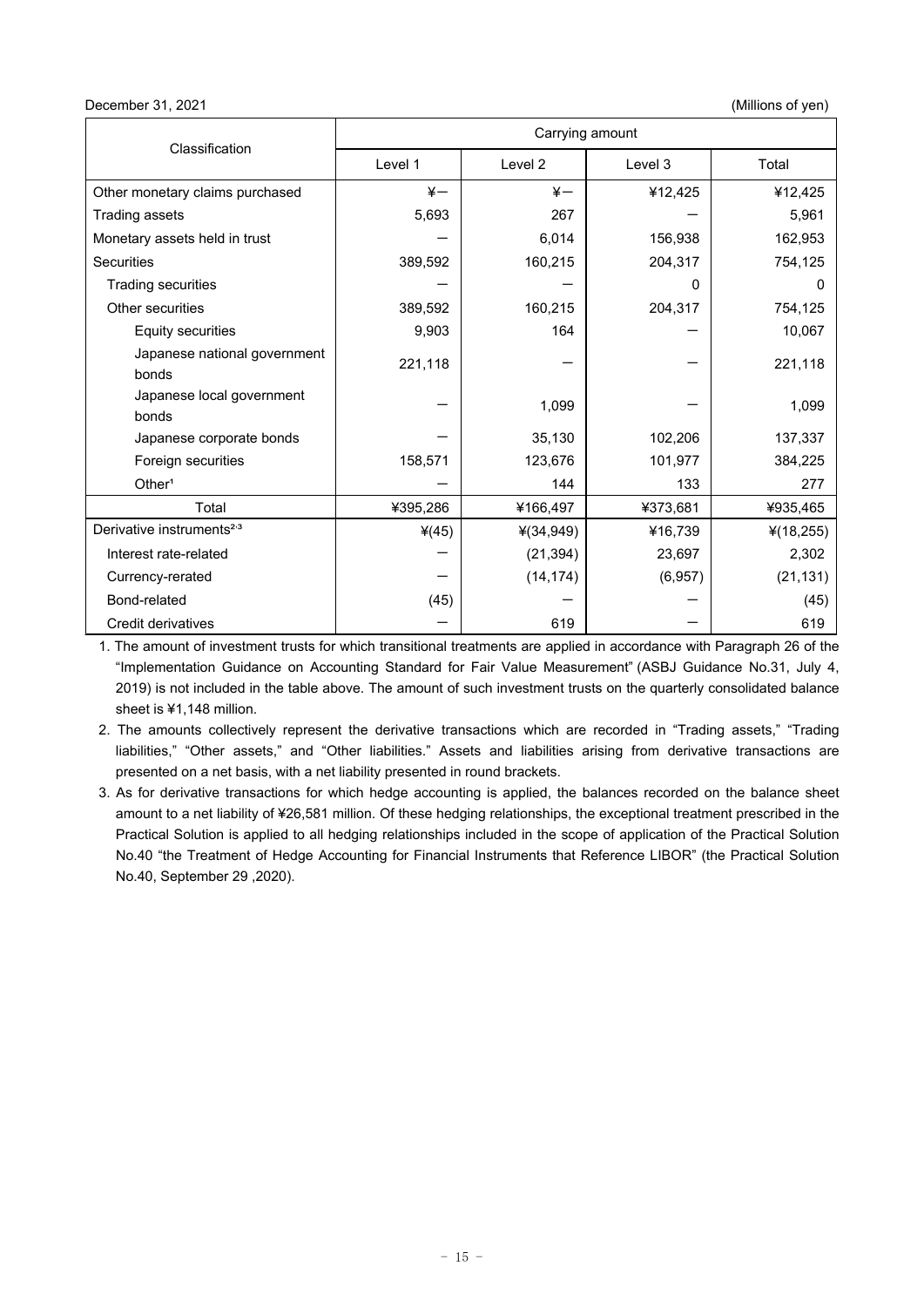- (2) Financial instruments other than those measured at fair value on the quarterly consolidated balance sheet
- Notes are omitted for "Cash and due from banks," "Call money and bills sold," "Payable under repurchase agreements," "Payable under securities lending transactions," "Short-term bonds payable" since they are mostly with short maturity of one year or less and their fair values approximate to their carrying amounts.

| March 31, 2021                                              |            |                 | (Millions of yen)                |
|-------------------------------------------------------------|------------|-----------------|----------------------------------|
| Classification                                              | Fair value | Carrying amount | Net unrealized<br>gains (losses) |
| Other monetary claims purchased                             | ¥25,129    | ¥24,862         | ¥267                             |
| Monetary assets held in trust <sup>1</sup>                  | 231,379    | 228,089         | 3,289                            |
| <b>Securities</b>                                           | 186,181    | 185,528         | 653                              |
| Securities being held to maturity                           | 186,181    | 185,528         | 653                              |
| Japanese national government bonds                          | 186,181    | 185,528         | 653                              |
| Loans and bills discounted <sup>2</sup>                     | 5,328,873  | 5,160,911       | 167,961                          |
| Lease receivables and leased investment assets <sup>3</sup> | 190,769    | 184,437         | 6,332                            |
| Other assets (Installment receivables) <sup>4</sup>         | 876,853    | 813,920         | 62,932                           |
| Total                                                       | ¥6,839,187 | ¥6,597,750      | ¥241,437                         |
| Deposits                                                    | ¥6,053,897 | ¥6,056,191      | ¥2,293                           |
| Negotiable certificates of deposit                          | 515,484    | 515,140         | (344)                            |
| Borrowed money                                              | 1,027,300  | 1,026,679       | (621)                            |
| Corporate bonds                                             | 367,713    | 367,534         | (179)                            |
| Total                                                       | ¥7,964,396 | ¥7,965,545      | ¥1,148                           |

#### (Millions of yen)

| Classification                   | Fair value | Contract Amount |
|----------------------------------|------------|-----------------|
| Other                            |            |                 |
| Guarantee contracts <sup>5</sup> | ¥17,866    | ¥567,777        |

1. ¥2,601 million of Reserve for credit losses corresponding to "Monetary assets held in trust" are deducted.

- 2. ¥72,693 million of Reserve for credit losses corresponding to "Loans and bills discounted" are deducted. For consumer loans held by consolidated subsidiaries included in "Loans and bills discounted," reserve for losses on interest repayments of ¥39,096 million is recognized to prepare for estimated losses arising from reimbursement of excess interest payments. A portion of this reserve is for losses on interest repayments that have a possibility of being appropriated for loan principal in the future.
- 3. ¥1,289 million of Reserves for credit losses corresponding to "Lease receivables and leased investment assets" are deducted. ¥6,420 million of estimated residual value of "Lease receivables and leased investment assets" arising from finance lease transactions, where the ownership of the property is not deemed to transfer to the lessee, is deducted from leased investment assets.
- 4. ¥13,302 million of deferred gains on installment receivables and ¥12,306 million of Reserve for credit losses corresponding to "Other assets" are deducted.
- 5. The "Contract Amount" for "Guarantee contracts" presents the amount of "Acceptances and guarantees" on the consolidated balance sheet.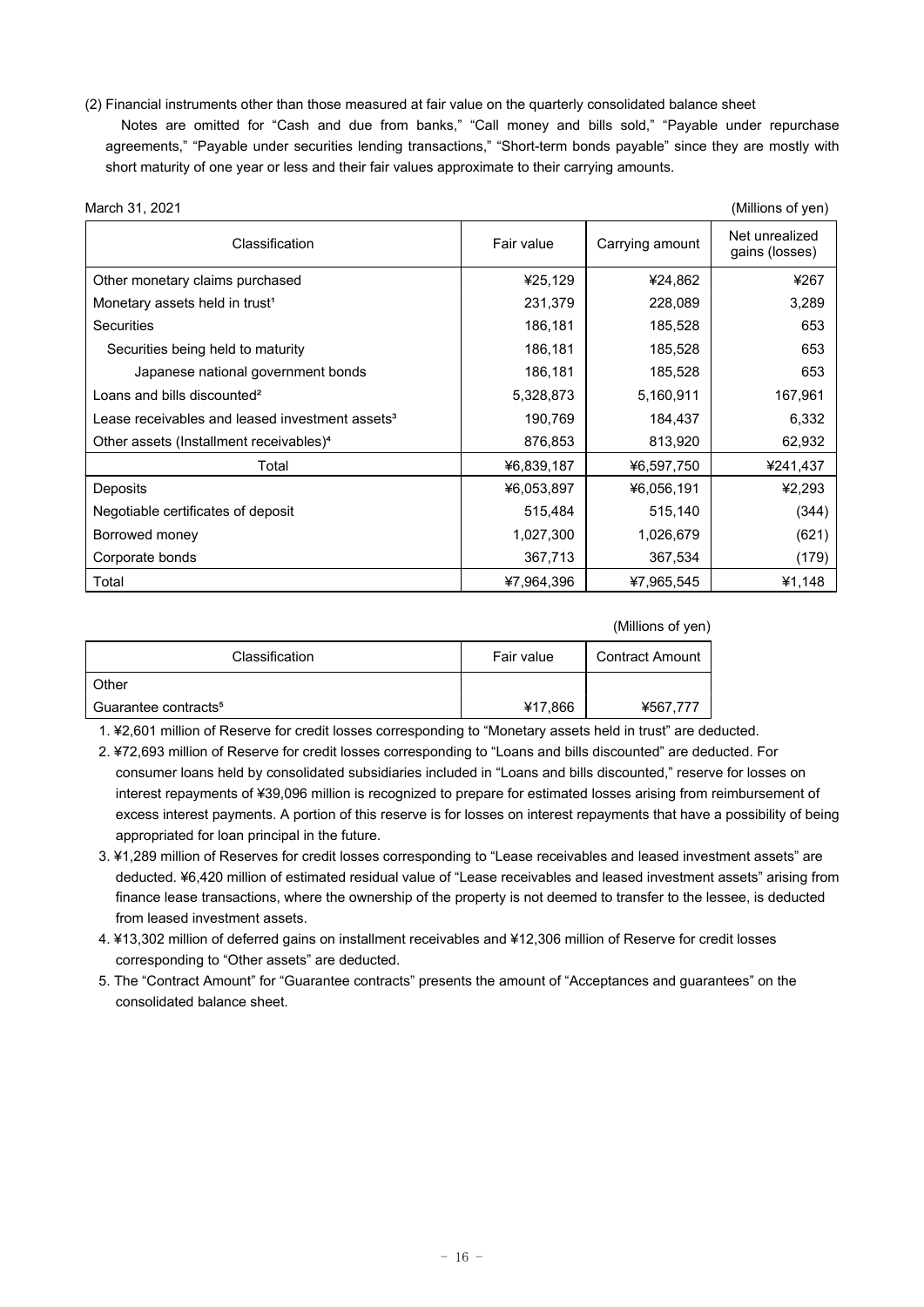#### December 31, 2021 (Millions of yen)

| Classification                                                 | Fair value    |            |            | Carrying   |            |                   | Net<br>unrealized |
|----------------------------------------------------------------|---------------|------------|------------|------------|------------|-------------------|-------------------|
|                                                                | Level 1       | Level 2    | Level 3    | Total      | amount     | qains<br>(losses) |                   |
| Other monetary claims purchased                                | $\frac{1}{2}$ | $\ddot{x}$ | ¥22,786    | ¥22,786    | ¥22,590    | ¥195              |                   |
| Monetary assets held in trust <sup>1</sup>                     |               | 17,078     | 189,552    | 206,631    | 202,796    | 3,834             |                   |
| <b>Securities</b>                                              | 105,749       |            |            | 105,749    | 105,041    | 707               |                   |
| Securities being held to maturity                              | 105,749       |            |            | 105,749    | 105,041    | 707               |                   |
| Japanese national government<br>bonds                          | 105,749       |            |            | 105,749    | 105,041    | 707               |                   |
| Loans and bills discounted <sup>2</sup>                        |               | 2,218,720  | 3,079,044  | 5,297,764  | 5,146,645  | 151,119           |                   |
| Lease receivables and leased<br>investment assets <sup>3</sup> |               | 3,196      | 184,762    | 187,958    | 180,268    | 7,690             |                   |
| Other assets (Installment receivables) <sup>4</sup>            |               | 113,108    | 841,562    | 954,671    | 890,354    | 64,316            |                   |
| Total                                                          | ¥105,749      | ¥2,352,103 | ¥4,317,709 | ¥6,775,561 | ¥6,547,697 | ¥227,863          |                   |
| Deposits                                                       | $\frac{1}{2}$ | ¥5,366,098 | ¥519,890   | ¥5.885.989 | ¥5,886,933 | ¥944              |                   |
| Negotiable certificates of deposit                             |               |            | 513,446    | 513,446    | 513,250    | (196)             |                   |
| Borrowed money                                                 |               | 3,850      | 971,924    | 975,774    | 975,849    | 74                |                   |
| Corporate bonds                                                |               | 366,099    |            | 366,099    | 366,168    | 68                |                   |
| Total                                                          | $\frac{1}{2}$ | ¥5,736,048 | ¥2,005,261 | ¥7,741,310 | ¥7,742,202 | ¥891              |                   |

(Millions of yen)

|                                  | Fair value |          |         |         | Contract |
|----------------------------------|------------|----------|---------|---------|----------|
| Classification                   | Level 1    | Level 2  | Level 3 | Total   | Amount   |
| Other                            |            |          |         |         |          |
| Guarantee contracts <sup>5</sup> | ¥—         | $*(480)$ | ¥47,341 | ¥46,861 | ¥579,809 |

1. ¥1,885 million of Reserve for credit losses corresponding to "Monetary assets held in trust" are deducted.

- 2. ¥65,227 million of Reserve for credit losses corresponding to "Loans and bills discounted" are deducted. For consumer loans held by quarterly consolidated subsidiaries included in "Loans and bills discounted," reserve for losses on interest repayments of ¥32,443 million is recognized to prepare for estimated losses arising from reimbursement of excess interest payments. A portion of this reserve is for losses on interest repayments that have a possibility of being appropriated for loan principal in the future.
- 3. ¥1,098 million of Reserves for credit losses corresponding to "Lease receivables and leased investment assets" are deducted. ¥6,653 million of estimated residual value of "Lease receivables and leased investment assets" arising from finance lease transactions, where the ownership of the property is not deemed to transfer to the lessee, is deducted from leased investment assets.
- 4. ¥14,593 million of deferred gains on installment receivables and ¥14,024 million of Reserve for credit losses corresponding to "Other assets" are deducted.
- 5. The "Contract amount" for "Guarantee contracts" presents the amount of "Acceptances and guarantees" on the quarterly consolidated balance sheet.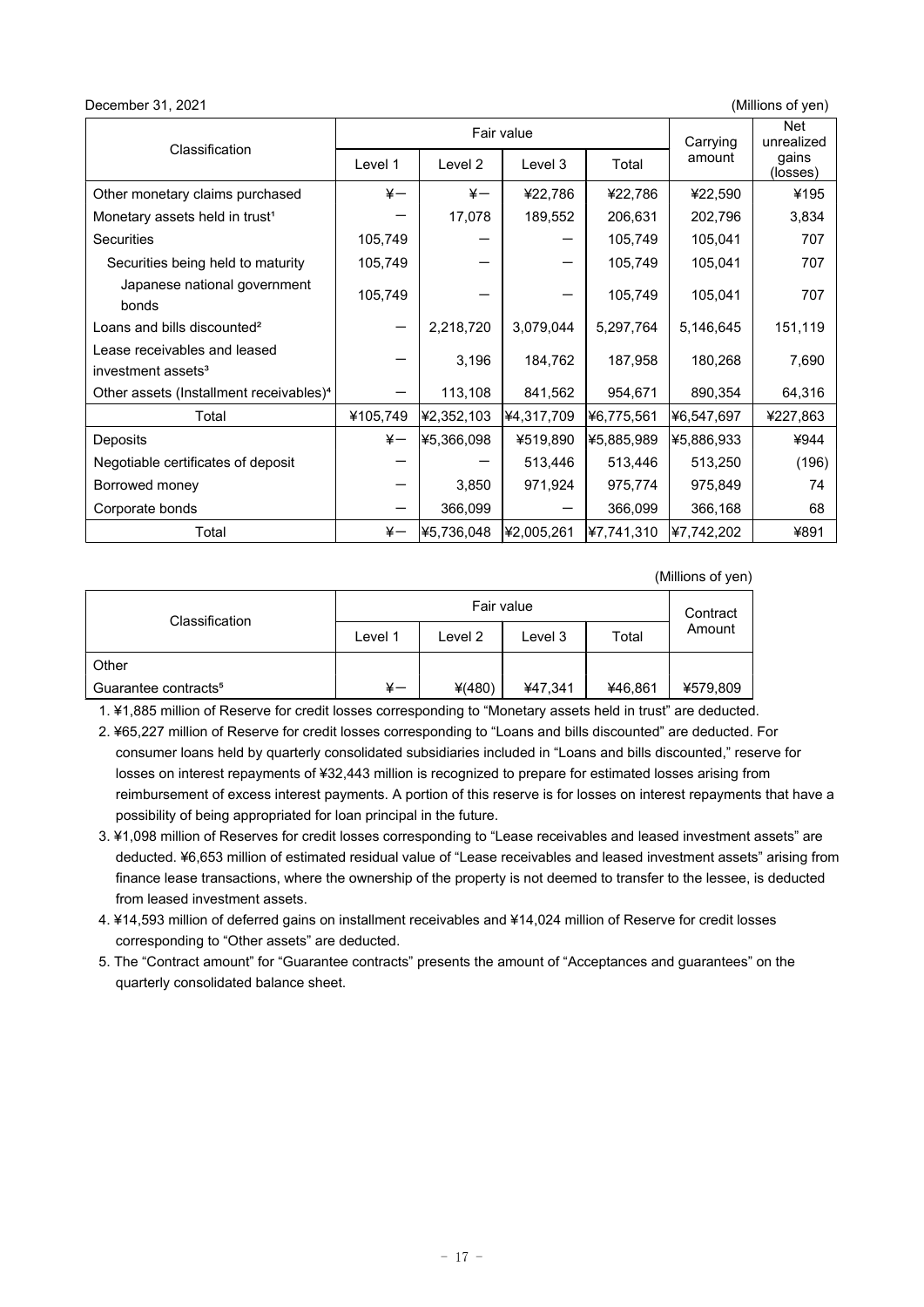(Note 1) Carrying amount of "Nonmarketable equity securities and others" and "Investment in partnerships and others" were as follows, and these are not included in the above "Securities."

| Classification                                            | March 31, 2021 | December 31, 2021 |
|-----------------------------------------------------------|----------------|-------------------|
| Nonmarketable equity securities and others <sup>1,3</sup> | ¥24.247        | ¥19,305           |
| Investments in partnerships and others <sup>2,3</sup>     | 29.865         | 30,194            |
| Total                                                     | ¥54.112        | ¥49,500           |

1. "Nonmarketable equity securities and others" including non-listed equity securities are out of the scope of fair values disclosure according to Paragraph 5 of the "Guidance on Disclosures about Fair Value of Financial Instruments" (ASBJ Guidance No.19, March 31, 2020).

2. "Investment in partnerships and others" including investments in silent partnership and investment partnership are out of the scope of fair values disclosure according to Paragraph 27 of the "Guidance on Accounting Standard for Fair Value Measurement" (ASBJ Guidance No.31, July 4, 2019).

3. For the fiscal years ended December 31, 2021 and March 31, 2021, impairment losses on "Nonmarketable equity securities and others" of ¥790 million and ¥1,994 million, and on "Investment in partnerships and others" of ¥212 million and ¥1,309 million were recognized, respectively.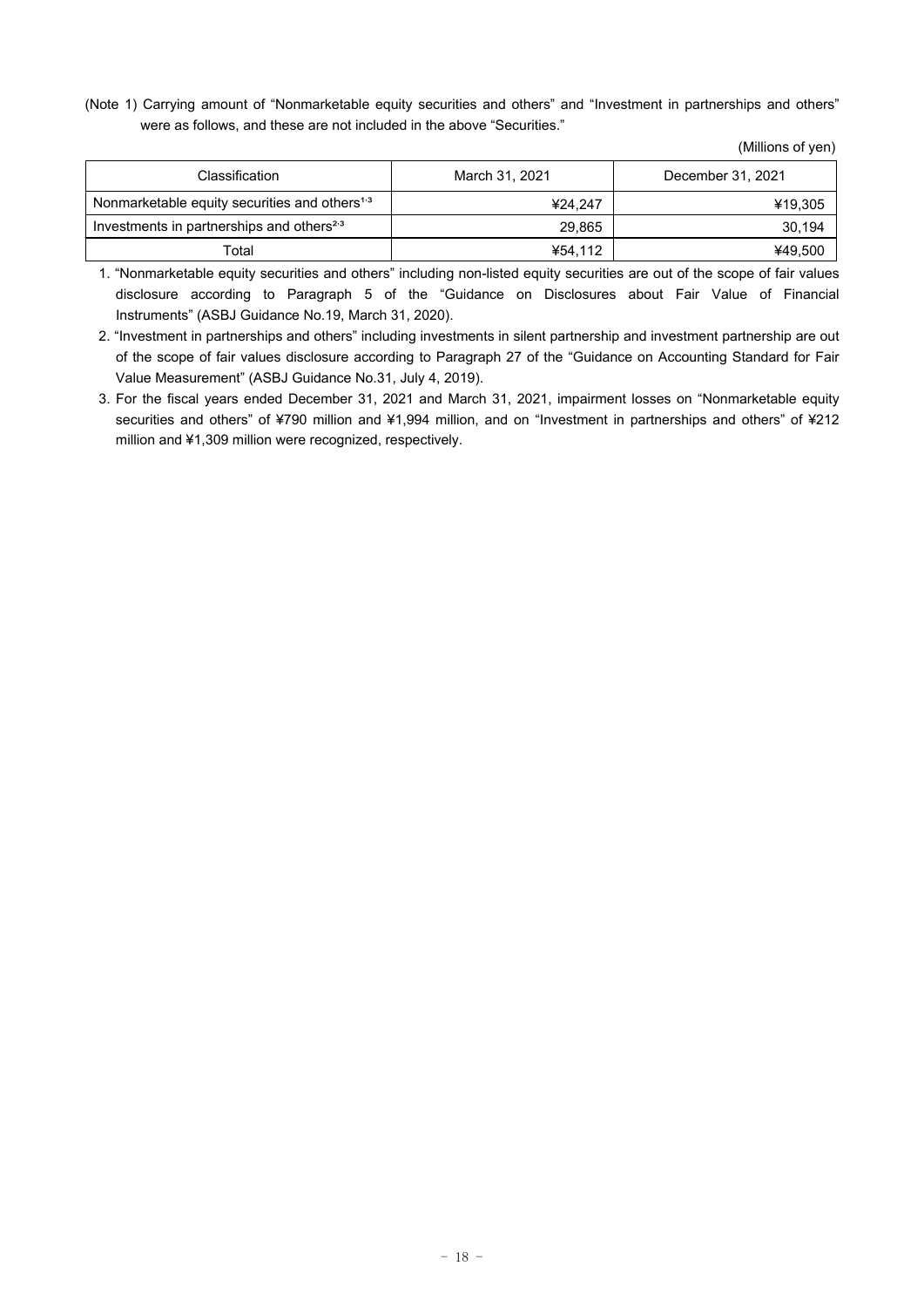## **(Securities)**

In addition to "Securities" on the quarterly consolidated balance sheets, the figures in the following tables include beneficiary interests included in "Other monetary claims purchased" that are accounted for in the same way as securities.

## 1. Securities being held to maturity:

As of March 31, 2021 (Millions of yen)

|                                    | Carrying amount | Fair value | Unrealized<br>gain (loss) |
|------------------------------------|-----------------|------------|---------------------------|
| Japanese national government bonds | ¥ 185.528       | ¥ 186.181  | 653                       |
| Total                              | ¥ 185,528       | ¥ 186,181  | 653                       |

| As of December 31, 2021            |                 |            | (Millions of yen)         |
|------------------------------------|-----------------|------------|---------------------------|
|                                    | Carrying amount | Fair value | Unrealized<br>gain (loss) |
| Japanese national government bonds | ¥ 105,041       | ¥ 105,749  | 707                       |
| $\tau$ otal                        | ¥ 105,041       | ¥ 105,749  | 707                       |

## 2. Securities available for sale:

As of March 31, 2021 (Millions of yen)

|                                    | Amortized/<br>Acquisition cost | Carrying amount<br>(Fair value) | Unrealized<br>gain (loss) |
|------------------------------------|--------------------------------|---------------------------------|---------------------------|
| Equity securities                  | ¥<br>6,808                     | ¥<br>13,086                     | ¥<br>6,277                |
| Domestic bonds:                    | 338,924                        | 336,286                         | (2,638)                   |
| Japanese national government bonds | 165,347                        | 164,408                         | (938)                     |
| Japanese local government bonds    |                                |                                 |                           |
| Japanese corporate bonds           | 173,576                        | 171,877                         | (1,699)                   |
| Other:                             | 363,244                        | 360,501                         | (2,743)                   |
| Foreign securities                 | 343,558                        | 340,563                         | (2,994)                   |
| Other                              | 19,686                         | 19,938                          | 251                       |
| Total                              | 708.977<br>¥                   | ¥709.874                        | ¥<br>896                  |

## As of December 31, 2021 (Millions of yen)

| <b>19 OF DOODITING FOR LIST</b>    |                                |                                 | וויט א וט שוויוויוויוויוו |
|------------------------------------|--------------------------------|---------------------------------|---------------------------|
|                                    | Amortized/<br>Acquisition cost | Carrying amount<br>(Fair value) | Unrealized<br>gain (loss) |
| Equity securities                  | ¥<br>5,522                     | ¥<br>10,067                     | ¥<br>4,544                |
| Domestic bonds:                    | 362,772                        | 359,554                         | (3,217)                   |
| Japanese national government bonds | 222,010                        | 221,118                         | (892)                     |
| Japanese local government bonds    | 1,100                          | 1.099                           | (0)                       |
| Japanese corporate bonds           | 139,662                        | 137,337                         | (2,325)                   |
| Other:                             | 407,218                        | 396,998                         | (10, 220)                 |
| Foreign securities                 | 395,623                        | 385,249                         | (10, 374)                 |
| Other                              | 11,595                         | 11,748                          | 153                       |
| Total                              | ¥ 775,513                      | ¥766,619                        | ¥<br>(8,893)              |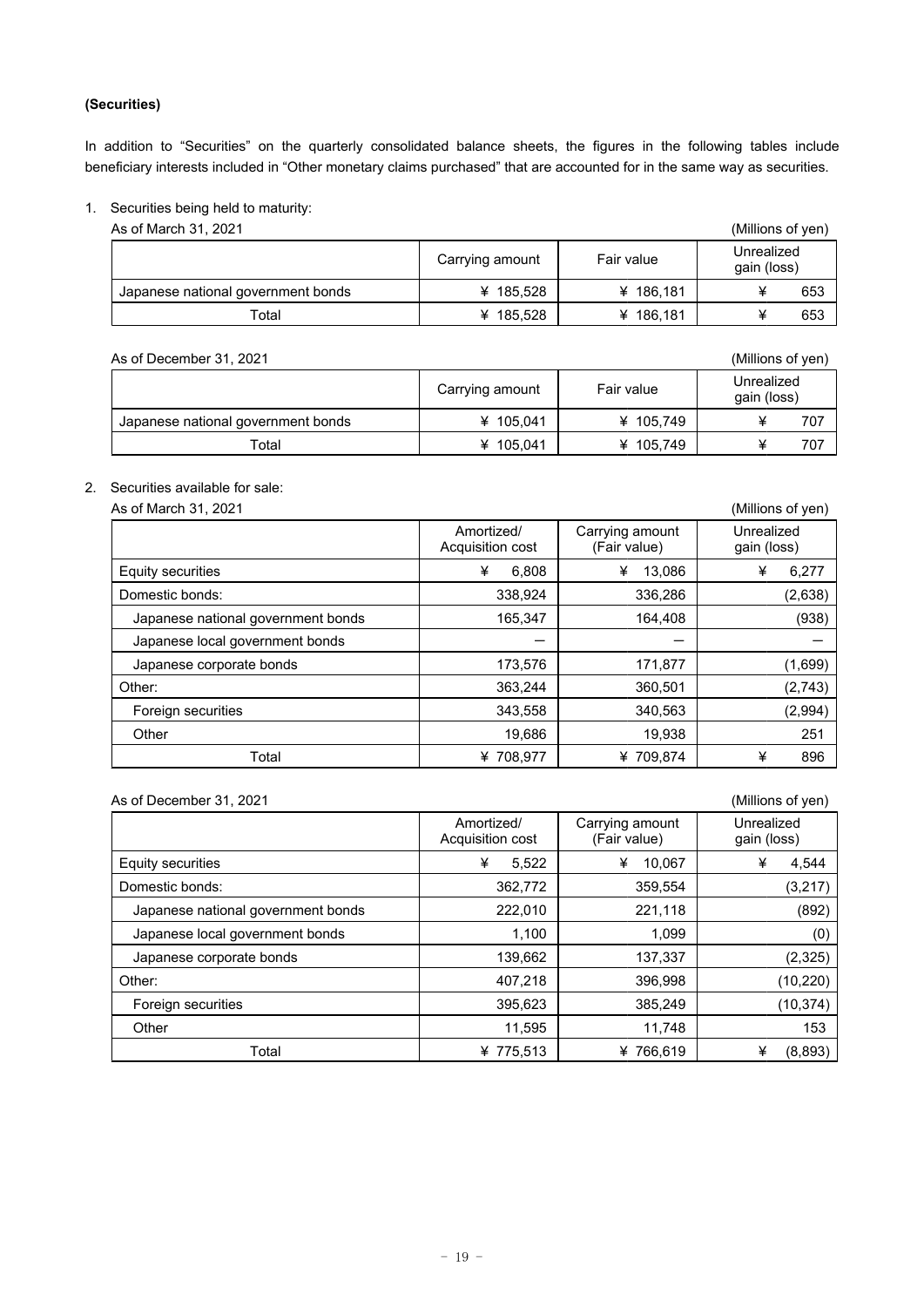(Note)

In the event individual securities experience a decline in fair value which is significant as compared to the acquisition cost of such securities, the securities are written down as the decline in fair value is deemed to be other than temporary, and the difference is recorded as an impairment loss.

Impairment loss on available-for-sale securities carried at fair value for the fiscal year ended March 31, 2021, was ¥151 million, which was related to Japanese corporate bonds.

Impairment loss on available-for-sale securities carried at fair value for the nine-month period ended December 31, 2021, was ¥758 million, which consisted of ¥361 million for equity securities and ¥397 million for other securities.

The Group's rules for the determination of whether an other-than-temporary impairment has occurred differ by the obligor classification of the security issuer based upon the Group's self-assessment guidelines. The details of these rules are as follows:

| Securities issued by "legally bankrupt,"              | The fair value of securities is less than the amortized/acquisition |
|-------------------------------------------------------|---------------------------------------------------------------------|
| "virtually bankrupt" and "possibly bankrupt" obligors | cost                                                                |
|                                                       | The fair value of securities declines by 30% or more compared to    |
| Securities issued by "need caution" obligors          | the amortized/acquisition cost                                      |
|                                                       | The fair value of securities declines by 50% or more compared to    |
| Securities issued by "normal" obligors                | the amortized/acquisition cost                                      |

"Legally bankrupt" obligors are those who have already gone bankrupt from a legal and/or formal perspective.

"Virtually bankrupt" obligors are those who have not yet legally or formally gone bankrupt but who are substantially in bankruptcy because they are in serious financial difficulties and are not deemed to be capable of restructuring.

"Possibly bankrupt" obligors are those who are not yet in bankruptcy but are in financial difficulties and are very likely to go bankrupt in the future.

"Need caution" obligors are those who are in need of close attention because there are problems with their borrowings.

"Normal" obligors are those whose business conditions are favorable and who are deemed not to have any particular problems in their financial position.

## **(Monetary assets held in trust)**

1. There were no monetary assets held in trust held to maturity as of March 31, 2021 and December 31, 2021.

## $\Delta$ s of March 31, 2021 (Millions of yen) 2. Monetary assets held in trust other than for trading purposes and held to maturity:

| AS VIIVIAIVII VI, ZVZ I             | $\frac{1}{2}$    |                 |                           |
|-------------------------------------|------------------|-----------------|---------------------------|
|                                     | Acquisition cost | Carrying amount | Unrealized<br>gain (loss) |
| Other monetary assets held in trust | ¥ 389,880        | ¥ 387,138       | ¥ $(2,742)$               |

| As of December 31, 2021             | (Millions of yen) |                 |                           |
|-------------------------------------|-------------------|-----------------|---------------------------|
|                                     | Acquisition cost  | Carrying amount | Unrealized<br>gain (loss) |
| Other monetary assets held in trust | ¥ 364.560         | ¥ 362.344       | (2,215)                   |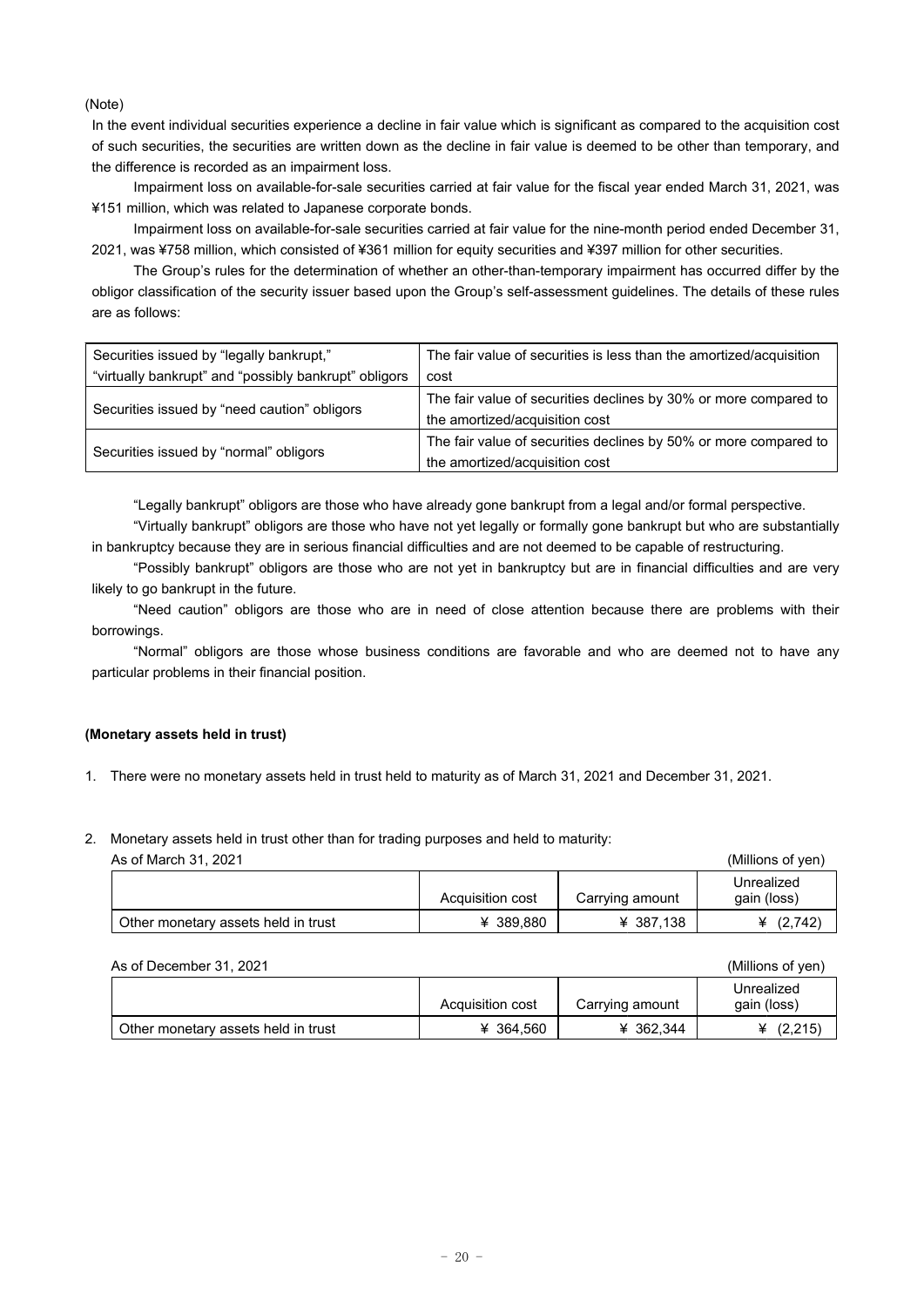## **(Derivative transactions)**

At the end of previous consolidated fiscal year, fair values of derivatives are adjusted for credit risk and liquidity risk by directly reducing reasonably estimated reserves from relevant trading assets. The fair values of derivatives on the consolidated balance sheets as of March 31, 2021 are adjusted for credit risk by a reduction of ¥1,649 million and adjusted for liquidity risk by a reduction of 1,771 million. Regardless of this accounting treatment, the reduction of those risks is not reflected in the fair values shown in the following tables. At the end of the third quarter of the current consolidated fiscal year, as described in (Change in accounting policy), in accordance with paragraph 8 of "Accounting Standard for Fair Value Measurement," the Group has revised the fair value method to reflect the own credit risks and the counterparty's credit risks in the fair value of derivative transactions by making maximum use of relevant observable inputs estimated from derivatives and others traded in the market. As a result, the credit risk and liquidity risk are taken into consideration when calculating the fair value of relevant trading assets, etc., and the values shown in the following tables reflect those risk.

| (1) Interest rate-related transactions: |
|-----------------------------------------|
|-----------------------------------------|

| As of March 31, 2021 |                         |                                |            |   |            |   | (Millions of yen)         |
|----------------------|-------------------------|--------------------------------|------------|---|------------|---|---------------------------|
|                      | Contract type           | Contract/Notional<br>principal |            |   | Fair value |   | Unrealized<br>gain (loss) |
|                      | <b>Future contracts</b> | ¥                              | 3,875      | ¥ |            | ¥ |                           |
| Listed               | Interest rate options   |                                |            |   |            |   |                           |
|                      | Interest rate swaps     |                                | 10,268,619 |   | 12,913     |   | 12,913                    |
| Over the<br>counter  | Interest rate swaptions |                                | 1,014,434  |   | 5,601      |   | 5,829                     |
|                      | Interest rate options   |                                | 39,393     |   | 50         |   | 179                       |
|                      | Total                   |                                |            | ¥ | 18,567     | ¥ | 18,923                    |

(Note) Derivatives included in the table above were measured at fair value and the unrealized gains and losses were recognized in income. Derivatives for which hedge accounting is adopted in accordance with "Accounting and Auditing Treatment of Accounting Standards for Financial Instruments in the Banking Industry" (Industry Committee Practical Guidelines No. 24, October 8, 2020, by the Japanese Institute of Certified Public Accountant (the "JICPA")) are excluded from the table above.

| As of December 31, 2021 | (Millions of yen)       |                                |             |                           |
|-------------------------|-------------------------|--------------------------------|-------------|---------------------------|
|                         | Contract type           | Contract/Notional<br>principal | Fair value  | Unrealized<br>gain (loss) |
| Listed                  | <b>Future contracts</b> | ¥                              | ¥           | ¥                         |
|                         | Interest rate options   |                                |             |                           |
|                         | Interest rate swaps     | 15,626,367                     | 9,947       | 9,947                     |
| Over the<br>counter     | Interest rate swaptions | 788,300                        | 2,169       | 2,090                     |
|                         | Interest rate options   | 37,717                         | 37          | 103                       |
|                         | Total                   |                                | ¥<br>12,154 | 12,141<br>¥               |

(Note) Derivatives included in the table above were measured at fair value and the unrealized gains and losses were recognized in income. Derivatives for which hedge accounting is adopted in accordance with "Accounting and Auditing Treatment of Accounting Standards for Financial Instruments in the Banking Industry" (Industry Committee Practical Guidelines No. 24, October 8, 2020, by JICPA) are excluded from the table above.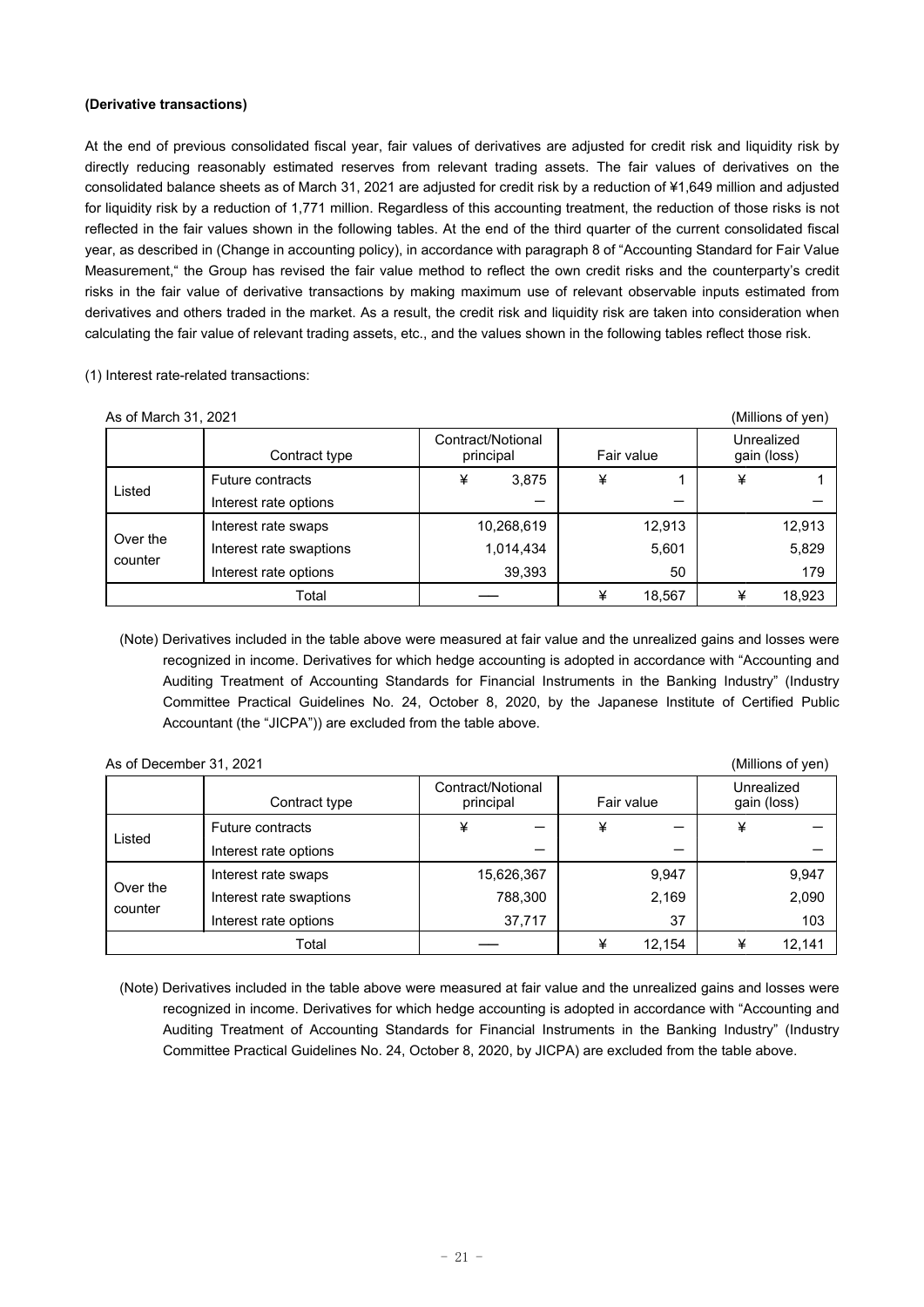## (2) Currency-related transactions:

| As of March 31, 2021 |                                    |                                    |   |            |   | (Millions of yen)         |
|----------------------|------------------------------------|------------------------------------|---|------------|---|---------------------------|
|                      | Contract type                      | Contract/<br>Notional<br>principal |   | Fair value |   | Unrealized<br>gain (loss) |
|                      | Currency swaps                     | ¥<br>592,556                       | ¥ | (489)      | ¥ | (489)                     |
| Over the             | Forward foreign exchange contracts | 1,661,919                          |   | (1,938)    |   | (1,938)                   |
| counter              | Currency options                   | 1,420,471                          |   | (6,702)    |   | 3,970                     |
|                      | Other                              |                                    |   |            |   |                           |
|                      | Total                              |                                    | ¥ | (9, 129)   | ¥ | 1,542                     |

(Note) Derivatives included in the table above were measured at fair value and the unrealized gains and losses were recognized in income. Fund swap transactions and currency swap transactions for which hedge accounting is adopted in accordance with "Accounting and Auditing Treatment of Accounting Standards for Foreign Exchange Transaction in the Banking Industry" (Industry Committee Practical Guidelines No. 25, October 8, 2020, by JICPA) are excluded from the table above.

## As of December 31, 2021 (Millions of yen)

|          | Contract type                      | Contract/<br>Notional<br>principal |   | Fair value |   | Unrealized<br>gain (loss) |
|----------|------------------------------------|------------------------------------|---|------------|---|---------------------------|
|          | Currency swaps                     | ¥<br>594,771                       | ¥ | 4,086      | ¥ | 4,086                     |
| Over the | Forward foreign exchange contracts | 1,676,565                          |   | (467)      |   | (467)                     |
| counter  | Currency options                   | 1,278,212                          |   | (8,022)    |   | (128)                     |
|          | Other                              |                                    |   |            |   |                           |
|          | Total                              |                                    | ¥ | (4, 403)   | ¥ | 3,491                     |

- (Note) Derivatives included in the table above were measured at fair value and the unrealized gains and losses were recognized in income. Fund swap transactions and currency swap transactions for which hedge accounting is adopted in accordance with "Accounting and Auditing Treatment of Accounting Standards for Foreign Exchange Transaction in the Banking Industry" (Industry Committee Practical Guidelines No. 25, October 8, 2020, by JICPA) are excluded from the table above.
- (3) There were no Equity-related transactions from March 31, 2021 to December 31, 2021.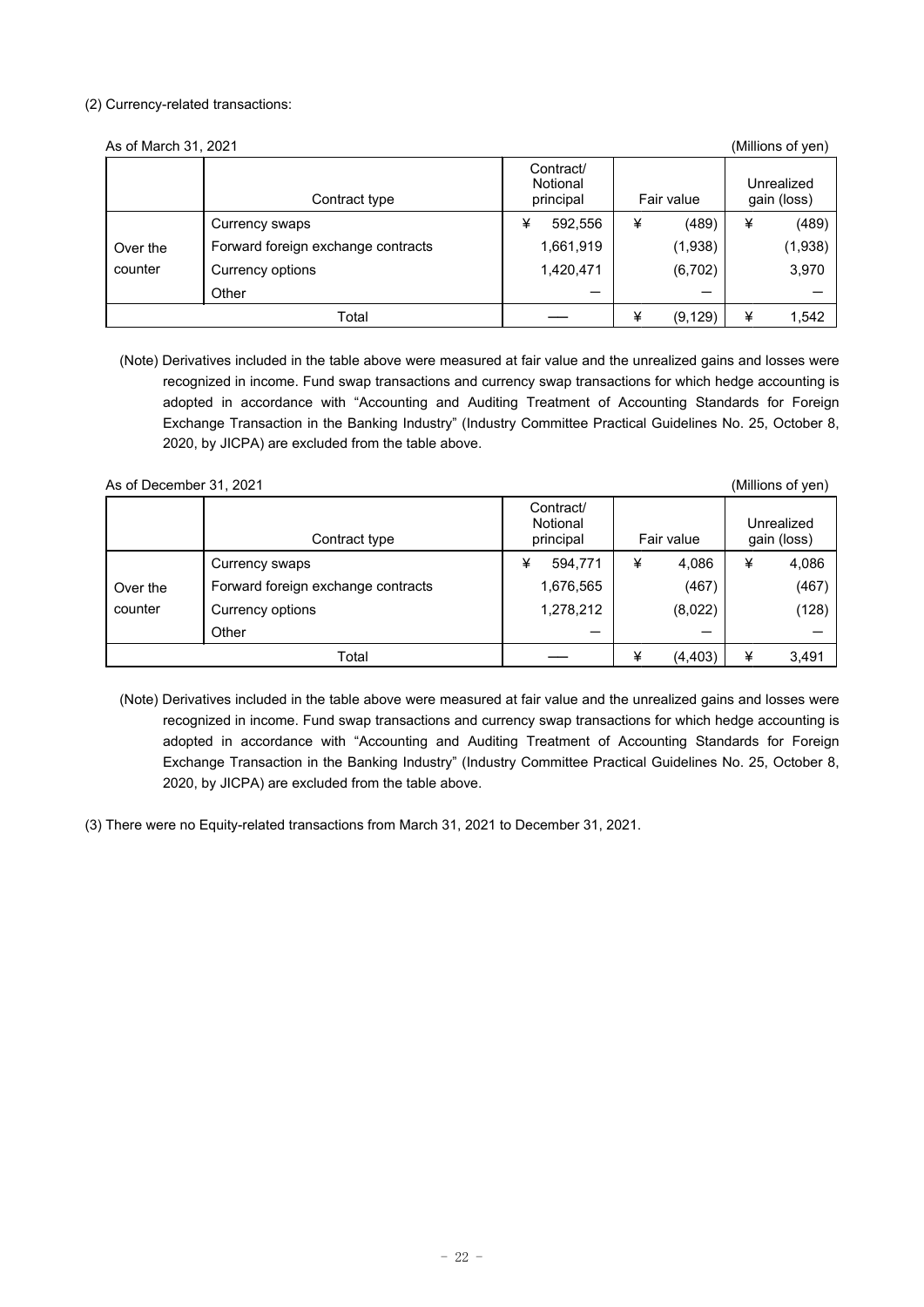#### (4) Bond-related transactions:

| As of March 31, 2021 |                      |                                |            | (Millions of yen)         |
|----------------------|----------------------|--------------------------------|------------|---------------------------|
|                      | Contract type        | Contract/Notional<br>principal | Fair value | Unrealized<br>gain (loss) |
|                      | Bond futures         | ¥ 37,171                       | 13         | 13                        |
| Listed               | Bond futures options | –                              | –          |                           |
|                      | Total                |                                | 13         | 13                        |

(Note) Derivatives included in the table above were measured at fair value and the unrealized gains and losses were recognized in income.

| As of December 31, 2021 | (Millions of yen)    |                                |            |                           |
|-------------------------|----------------------|--------------------------------|------------|---------------------------|
|                         | Contract type        | Contract/Notional<br>principal | Fair value | Unrealized<br>gain (loss) |
|                         | Bond futures         | ¥ 25,629                       | (45)       | (45)                      |
| Listed                  | Bond futures options | –                              | –          |                           |
|                         | Total                |                                | (45)       | (45)                      |

(Note) Derivatives included in the table above were measured at fair value and the unrealized gains and losses were recognized in income.

(5) There were no commodity derivatives transactions from March 31, 2021 to December 31, 2021.

(6) Credit derivatives transactions:

| As of March 31, 2021 |                        |                                |            | (Millions of yen)         |
|----------------------|------------------------|--------------------------------|------------|---------------------------|
|                      | Contract type          | Contract/Notional<br>principal | Fair value | Unrealized<br>gain (loss) |
| Over the<br>counter  | Credit default options | 70.000<br>¥                    | 732        | 732                       |
|                      | Total                  |                                | 732        | 732                       |

(Note) Derivatives included in the table above were measured at fair value and the unrealized gains and losses were recognized in income.

| As of December 31, 2021 | (Millions of yen)      |                                |            |                           |
|-------------------------|------------------------|--------------------------------|------------|---------------------------|
|                         | Contract type          | Contract/Notional<br>principal | Fair value | Unrealized<br>gain (loss) |
| Over the<br>counter     | Credit default options | 65.000                         | 619        | 619                       |
|                         | Total                  |                                | 619        | 619                       |

(Note) Derivatives included in the table above were measured at fair value and the unrealized gains and losses were recognized in income.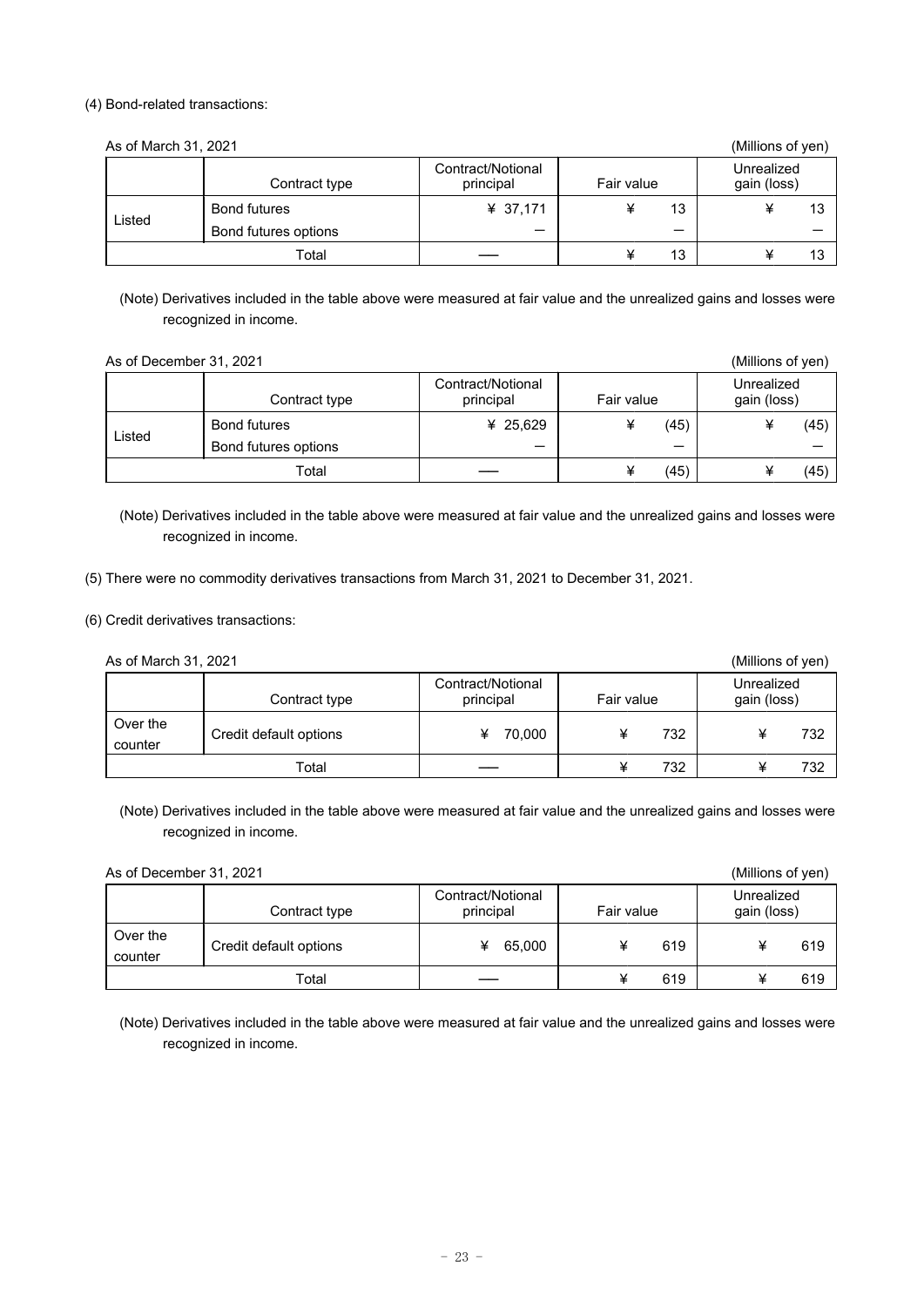#### **(Revenue Recognition)**

Information on disaggregated revenue from contracts with customers

Information on disaggregated revenue from contracts with customers, which were allocated to each reportable segment, for nine month period ended December 31, 2021 were as follows:

|                                                     |                               |                 |            |         |           |              |       |         |   |         |              | (10111110113011) |  |
|-----------------------------------------------------|-------------------------------|-----------------|------------|---------|-----------|--------------|-------|---------|---|---------|--------------|------------------|--|
|                                                     | <b>Institutional Business</b> |                 |            |         |           |              |       |         |   |         |              |                  |  |
|                                                     | Corporate                     |                 | Structured |         | Principal |              | Showa |         |   |         | Other Global |                  |  |
|                                                     |                               | <b>Business</b> |            | Finance |           | Transactions |       | Leasing |   | Markets |              | Markets          |  |
| Fees and commissions<br>income 1,5                  | ¥                             | 983             | ¥          | 623     | ¥         | 643          | ¥     | 527     | ¥ | 23      | ¥            | 1,465            |  |
| Other business income<br>2.5                        |                               | 308             |            | 78      |           | 222          |       | 4,223   |   | 39      |              | $\Omega$         |  |
| Ordinary income from<br>contracts with<br>customers |                               | 1,291           |            | 701     |           | 866          |       | 4,750   |   | 62      |              | 1,465            |  |
| Ordinary income other<br>than the above $3,5$       |                               | 21,056          |            | 60,163  |           | 7,850        |       | 71,517  |   | 1,405   |              | 2,602            |  |
| Ordinary income from<br>external customers          | ¥                             | 22,348          | ¥          | 60,865  | ¥         | 8,716        | ¥     | 76,268  | ¥ | 1,468   | ¥            | 4,068            |  |

Individual Business Corporate/Other Total Retail Banking Consumer Finance Overseas Business Treasury Other Shinsei Financial APLUS FINANCIAL Other Individual Fees and commissions income 1,5 ¥ 7,840 ¥ 1,353 ¥ 10,774 ¥ 472 ¥ 0 ¥ 19 ¥ (2,110) ¥ 22,617 Other business income 2,5  $-$  9,575 155 18 853 (681) 14,795 Ordinary income from contracts with customers 7,840 1,353 20,350 628 19 873 (2,791) 37,412 Ordinary income other than the above 3,5 16,795 55,341 39,851 4,250 14,078 303 (55,730) 239,487 Ordinary income from external customers ¥ 24,636 ¥ 56,694 ¥ 60,201 ¥ 4,879 ¥ 14,097 ¥ 1,176 ¥ (58,522) ¥ 276,900

#### (Notes)

- 1. "Fees and commissions income" are mainly from sales of mutual funds and insurances in "Retail Banking" and from collection agent service in the payment business in "APLUS FINANCIAL."
- 2. "Other business income" are mainly from sales of used construction machines, etc. in "Showa Leasing" and merchant fees and annual membership fees in the credit card business in "APLUS FINANCIAL."
- 3. "Ordinary income other than the above" includes revenue from transactions within the scope of "Accounting Standard for Financial Instruments" (ASBJ Statement No.10, revised on July 4, 2019) and "Accounting Standard for Lease Transactions" (ASBJ Statement No.13, revised on March 30, 2007).
- 4. "Other" under the Corporate/Other includes revenues which are not included in our reportable segments and elimination amounts of inter-segment transactions.
- 5. Revenues relating to each reportable segment are allocated based on our rational allocation standard.

(Millions of yen)

(Millions of yen)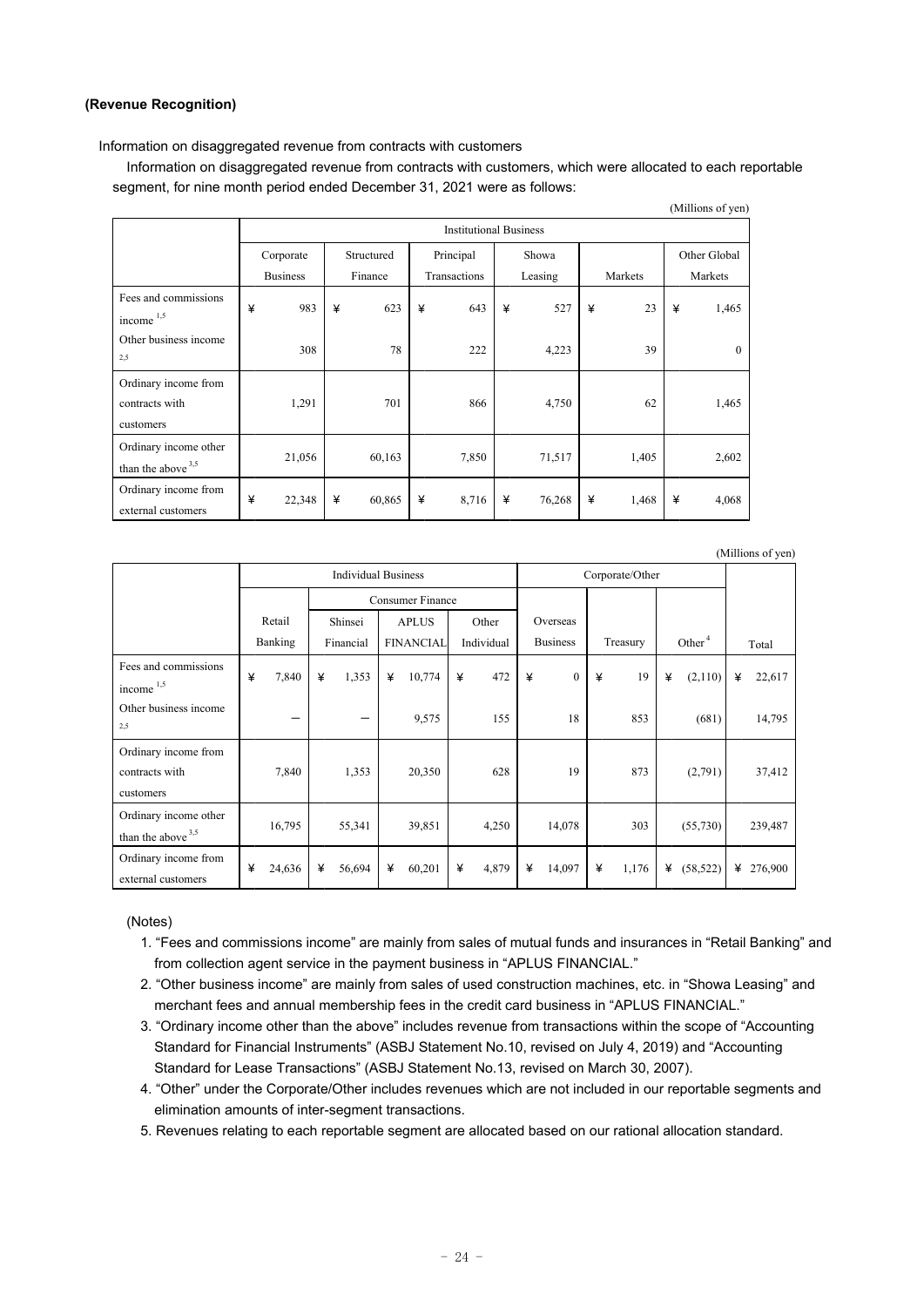# **(Per share information)**

Basic and diluted earnings per share ("EPS") and their calculation basis were as follows.

|                                                          |                   |   | December 31,<br>2020<br>$(9$ months) |   | December 31,<br>2021<br>(9 months) |
|----------------------------------------------------------|-------------------|---|--------------------------------------|---|------------------------------------|
|                                                          |                   |   |                                      |   |                                    |
| (1) Basic EPS                                            | (Yen)             | ¥ | 116.13                               | ¥ | 176.85                             |
| (Calculation basis)                                      |                   |   |                                      |   |                                    |
| Profit attributable to owners of the parent              | (Millions of yen) | ¥ | 26,182                               | ¥ | 37,481                             |
| The amount which is not attributable to common           |                   |   |                                      |   |                                    |
| shareholders                                             | (Millions of yen) |   |                                      |   |                                    |
| Profit attributable to owners of the parent available to |                   |   |                                      |   |                                    |
| common shareholders                                      | (Millions of yen) | ¥ | 26,182                               | ¥ | 37,481                             |
| Weighted average number of common shares                 | (Thousands)       |   | 225,454                              |   | 211,932                            |
|                                                          |                   |   |                                      |   |                                    |
| (2) Diluted EPS                                          | (Yen)             | ¥ | 116.10                               | ¥ | 176.80                             |
| (Calculation basis)                                      |                   |   |                                      |   |                                    |
| Adjustment amount of profit attributable to owners of    |                   |   |                                      |   |                                    |
| the parent                                               | (Millions of yen) |   |                                      |   |                                    |
| Increase of the number of common shares                  | (Thousands)       |   | 62                                   |   | 65                                 |